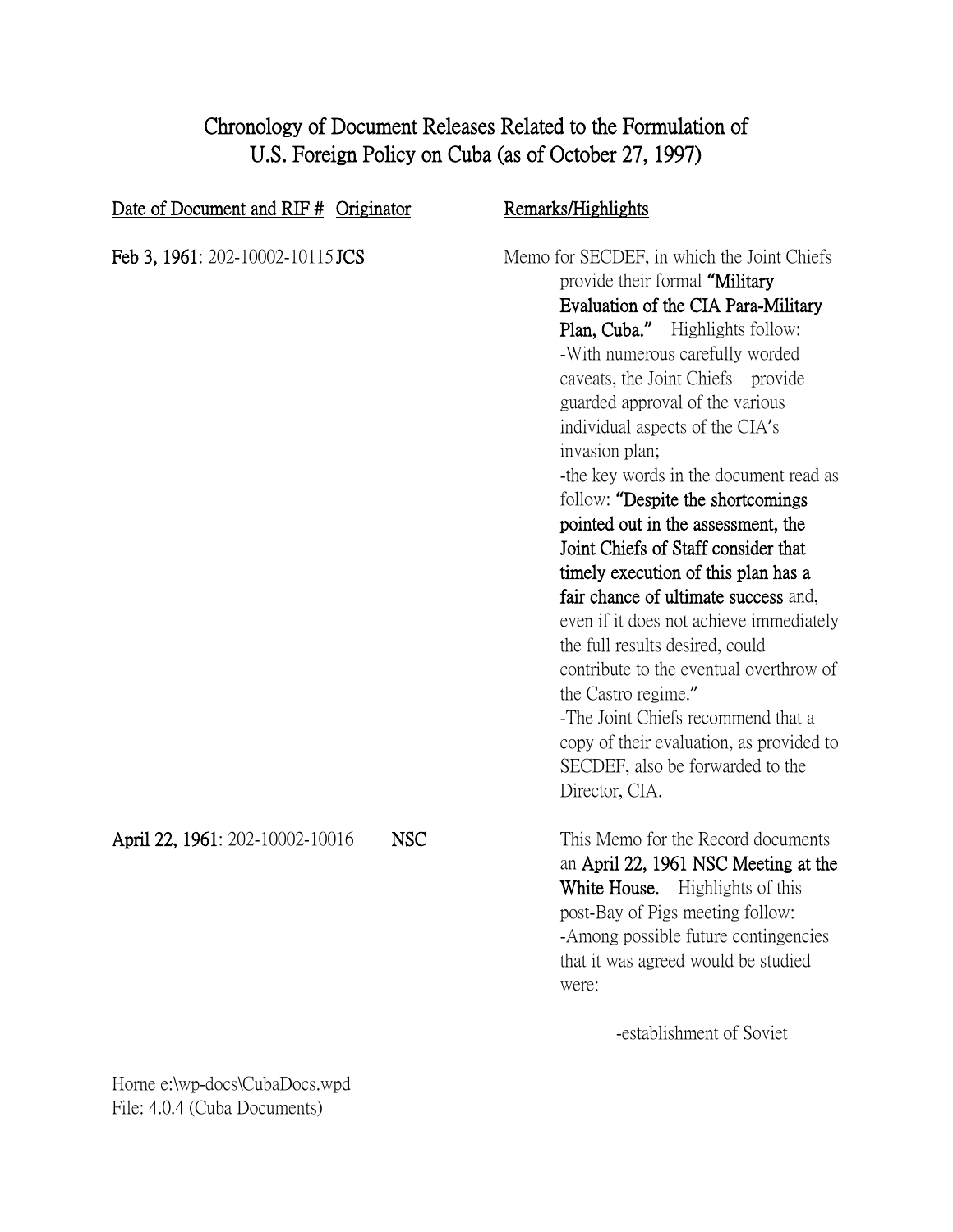2

Feb-August 1962: 202-10002-10104 JCS This voluminous 197-page

Horne e:\wp-docs\CubaDocs.wpd File: 4.0.4 (Cuba Documents)

missile base in Cuba; -sharp step-up in arms deliveries to Cuba. -The President publicly read a letter to the Vice President in regard to his committee on Space. (Note: this is almost surely the famous April 20, 1961 Memorandum for the Vice President, signed by President Kennedy, which asks for a report at the earliest possible moment that would identify a specific endeavor in which the U.S. could beat the Soviets in space achievement *(i.e.*, promise "dramatic results in which we could win"); landing a man on the moon is one of the options JFK offers as a possibility for study.)

**"**Northwoods**"** Case File (#3360, established Feb 7, 1962) contains several JCS documents and papers related to JCS recommendations to the Secretary of Defense that the United States should adopt a national policy of early military intervention in Cuba, and should invade Cuba as soon as possible, and provides a wide variety of pretexts that could be used to justify that overt military intervention. Highlights follow: -The various papers and studies appear to have been stimulated by taskings from the Chief of Operations, Operation Mongoose (Brigadier General E. G. Lansdale, USAF);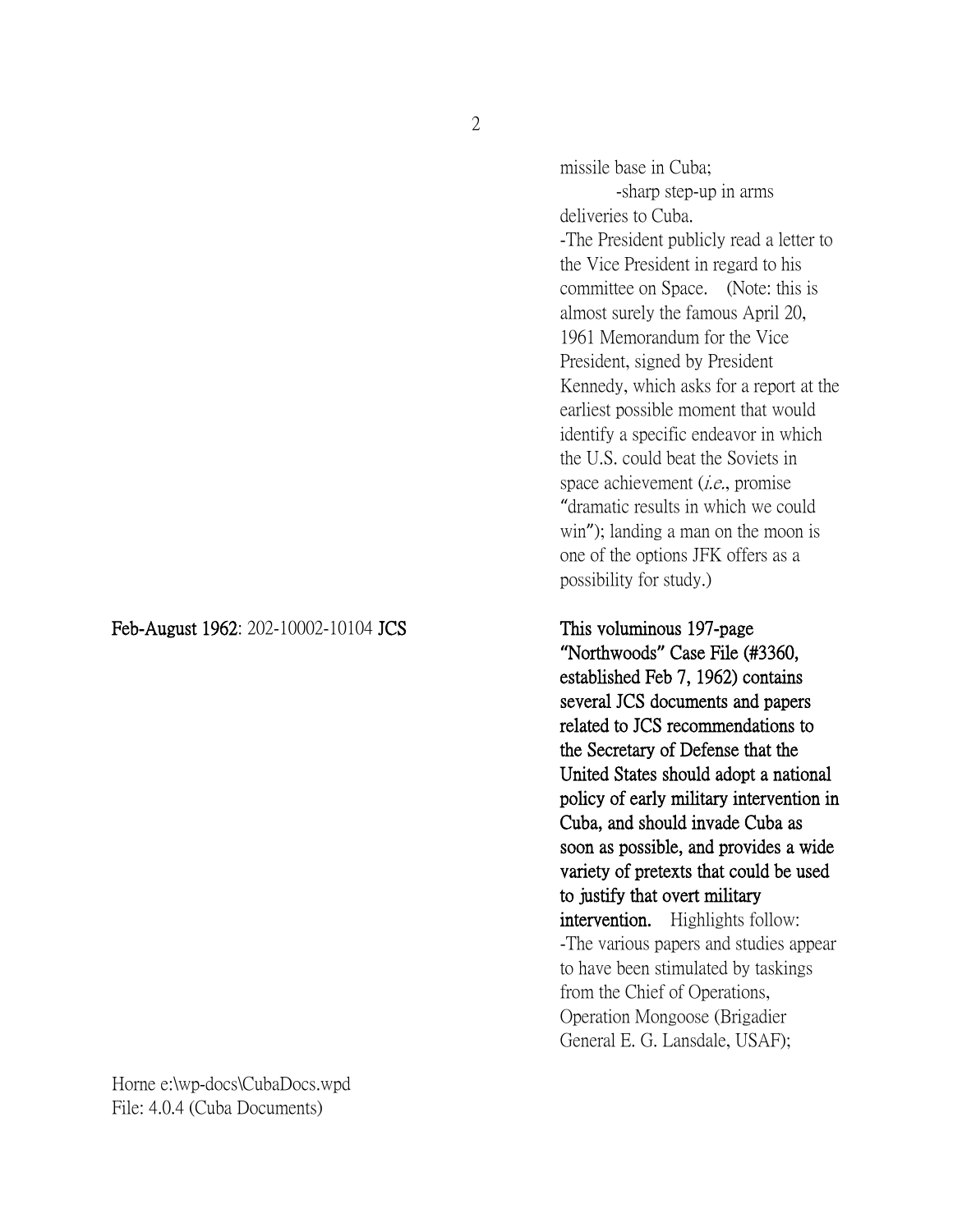-Unlike their rather lukewarm and highly qualified support for the CIA's Bay of Pigs plan (see Feb 3, 1961 document cited above), the Joint Chiefs appear to be truly enthusiastic, and of one mind, in regard to their repeated recommendations to SECDEF and Lansdale throughout Feb-August 1962 to unilaterally invade Cuba with U.S. forces.

### -JCS 1969/303, dated February 7,

1962 and approved by the JCS on Feb 8, 1961, and titled "Position of Department of Defense, Cuba Project," warns that:

-the Soviets could establish land, sea and air bases in Cuba;

-the Soviets could provide Castro with missiles with nuclear warheads, or furnish the missiles and maintain joint control of the nuclear warheads.

The Chiefs conclude that the communist regime in Cuba is incompatible with the minimum security requirements of the Western Hemisphere, and state the DOD is prepared to overtly support any popular movement in Cuba to install a govt acceptable to the U.S., and believe this would not precipitate general war if certain conditions are met. They offer up as the mode of potential military intervention either OPLAN 314-61 (simultaneous amphibious and airborne assault within 18 days of the execution order), or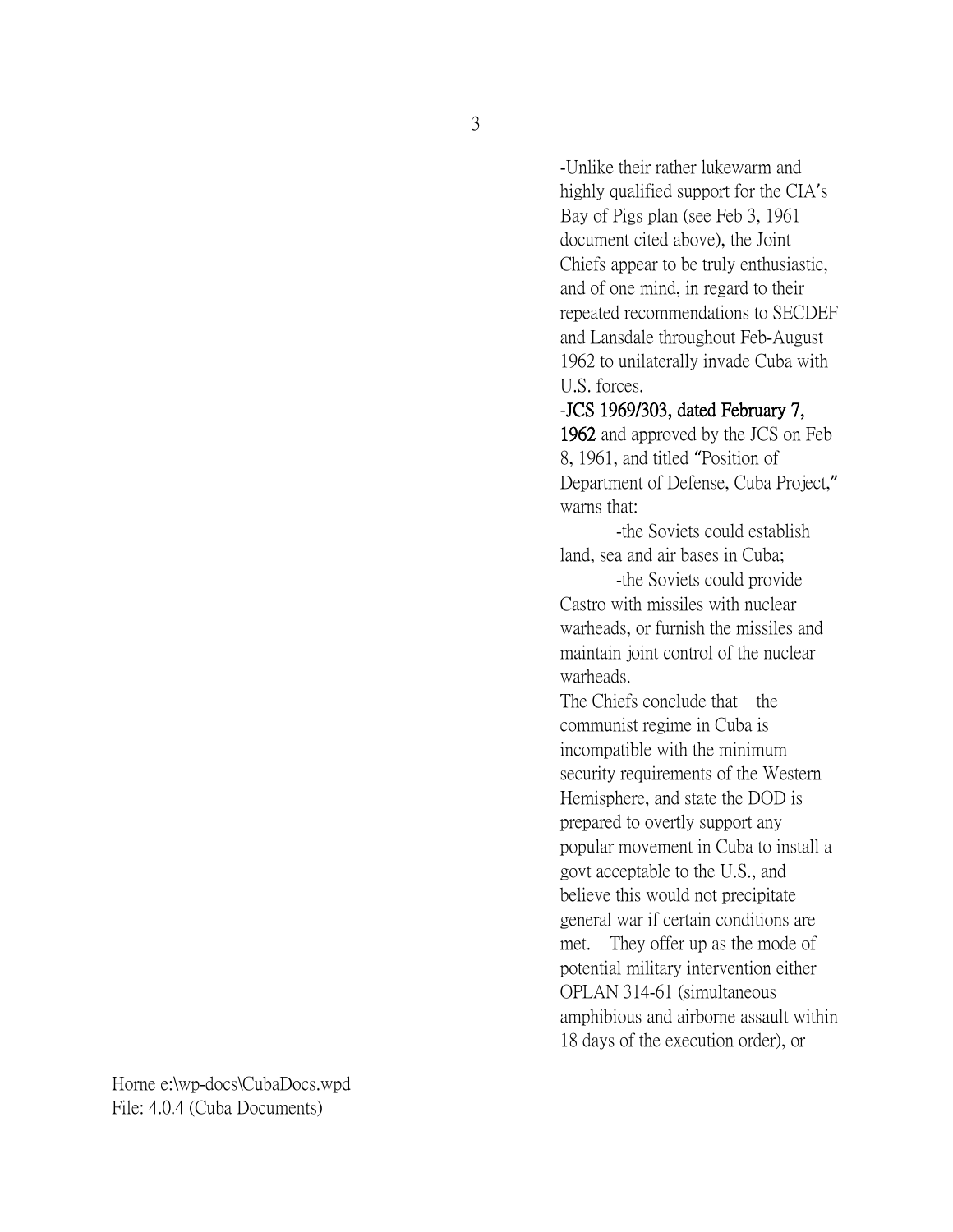OPLAN 316-61 (designed for a faster commitment of U.S. forces, via an airborne assault within 5 days of execute order, but projecting forces into Cuba more gradually than OPLAN 314-61).

# -JCS 1969/321, dated March 12, 1962, approved by the JCS on March 13, 1962, in response to a Lansdale tasking, states that "...inasmuch as the ultimate objective is overt military intervention, it is recommended that primary responsibility for developing military and para-military aspects of the plan for both overt and covert military operations be assigned the Joint Chiefs of Staff." Furthermore, the

"Annex to Appendix to Enclosure A" is titled "Pretexts to Justify U.S. Military Intervention in Cuba," and among several ideas, proposes the following options:

-blowing up a U.S. ship in Guantanamo Bay and blaming it on Cuba;

-painting a U. S. F-86 fighter jet like a Cuban MIG and having it simulate attacks on a civilian airliner in flight;

-blowing up a full-sized, but unmanned "drone" civilian chartered airliner over Cuba with an installed bomb and blaming it on an attack by a Cuban MIG;

-creating an incident which will convincingly make it appear as if Cuban MIGs have

4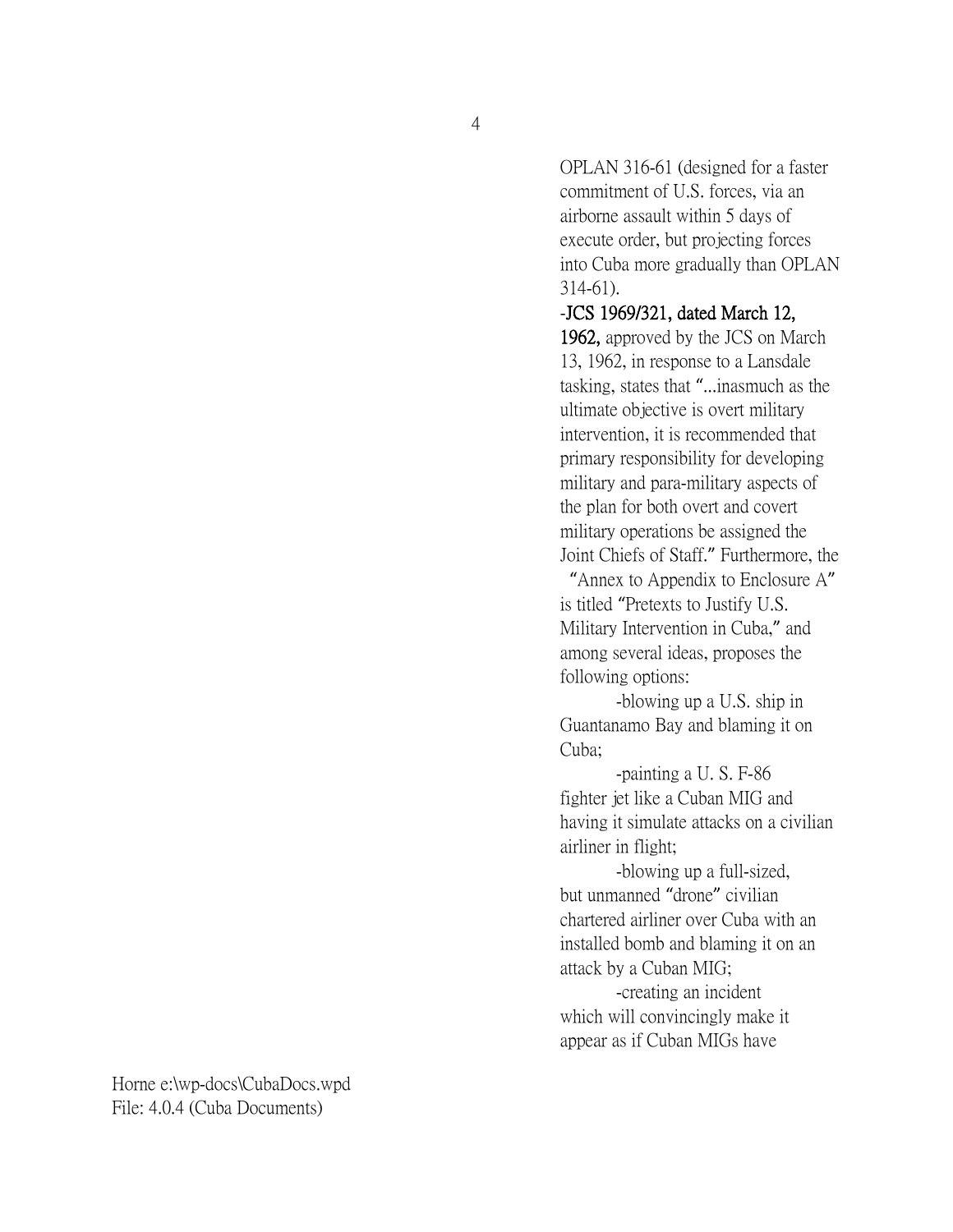destroyed a USAF aircraft over international waters with an unprovoked attack, by dumping F-101 parts 15-20 miles from the Cuban coast following a simulated dogfight in the air by U.S. planes broadcasting scripted radio chatter.

### -Lyman Lemnitzer Memo for SECDEF dated March 13, 1962, titled **"**Justification for U.S. Military

Intervention in Cuba,**"** recommends that the "proposed memo" [JCS 1969/321, discussed immediately above] "be forwarded" [to Lansdale] "as a preliminary submission suitable for planning purposes," and that the JCS be given the primary responsibility within the U.S. government for justifying the desired, and expected, U.S. military intervention in Cuba.

### -JCS 1969/335, dated April 9, 1962

and approved by the JCS on April 10, 1961, recommends to SECDEF that:

-If 100 or more Bay of Pigs prisoners are executed by Cuban government, that this be used as justification for U.S. invasion;

-That if used, OPLAN 314-61, which would allow a full-scale invasion following 18 days' prep time, is more prudent than using OPLAN 316, which would allow a more rapid invasion with lesser forces;

-That general war can be avoided if the U.S. stresses the humanitarian nature of its assistance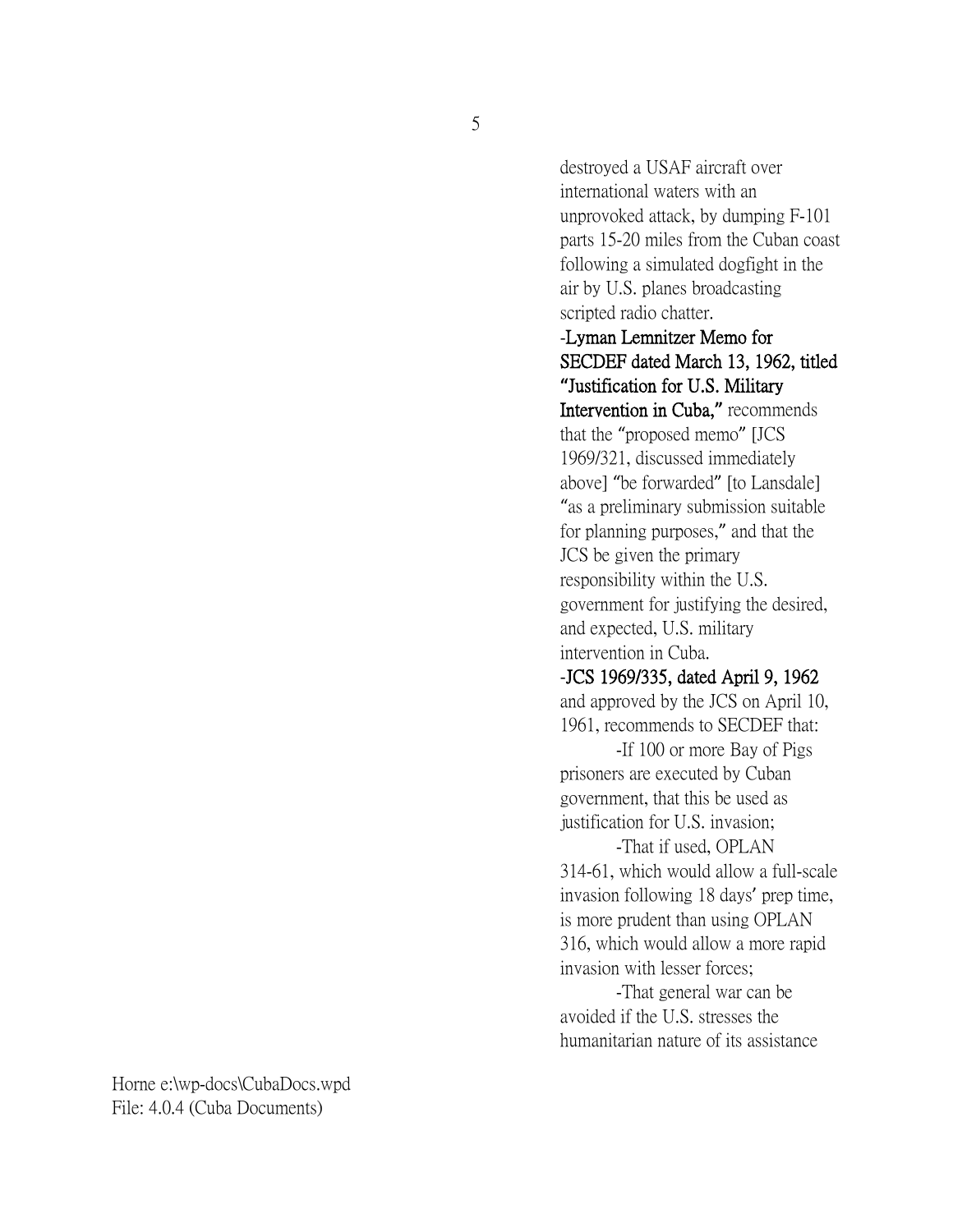SECDEF dated April 10, 1962 (JCSM-272-62), titled **"**Cuba,**"** states: -JCS believe that U.S. can undertake military intervention in Cuba without risk of general war; -JCS recommend that U.S. adopt a national policy of early military intervention in Cuba, and that it be undertaken as soon as possible. Oct 17, 1962: 198-10004-10015 Col. Boucher, USA Memo for Brig. Gen. Edward G. Lansdale, USAF, Subj: Cuban Operations, reports that a businessman, Jordan James Pfuntner, with ties to anti-Castro group Alpha-66's "highest echelon," has relayed the desire of the group for U. S. Army funds, equipment and arms, for the purpose of launching raids against Cuba and inserting agents into Cuba. In return, Pfuntner said the group would provide the Army with intelligence information and captured Soviet equipment and ordnance. Marginalia on the document, apparently written by General Lansdale, reads "overtaken by events--Mr. Gilpatric said no--EL" (Note: this memo is written after the commencement of the Cuban Missile Crisis EXCOM meetings, and presumably the Missile Crisis may

Horne e:\wp-docs\CubaDocs.wpd File: 4.0.4 (Cuba Documents)

(that is, the invasion).

-Lyman Lemnitzer Memo for

have influenced Roswell Gilpatric's refusal to grant permission to the request relayed by Pfuntner.)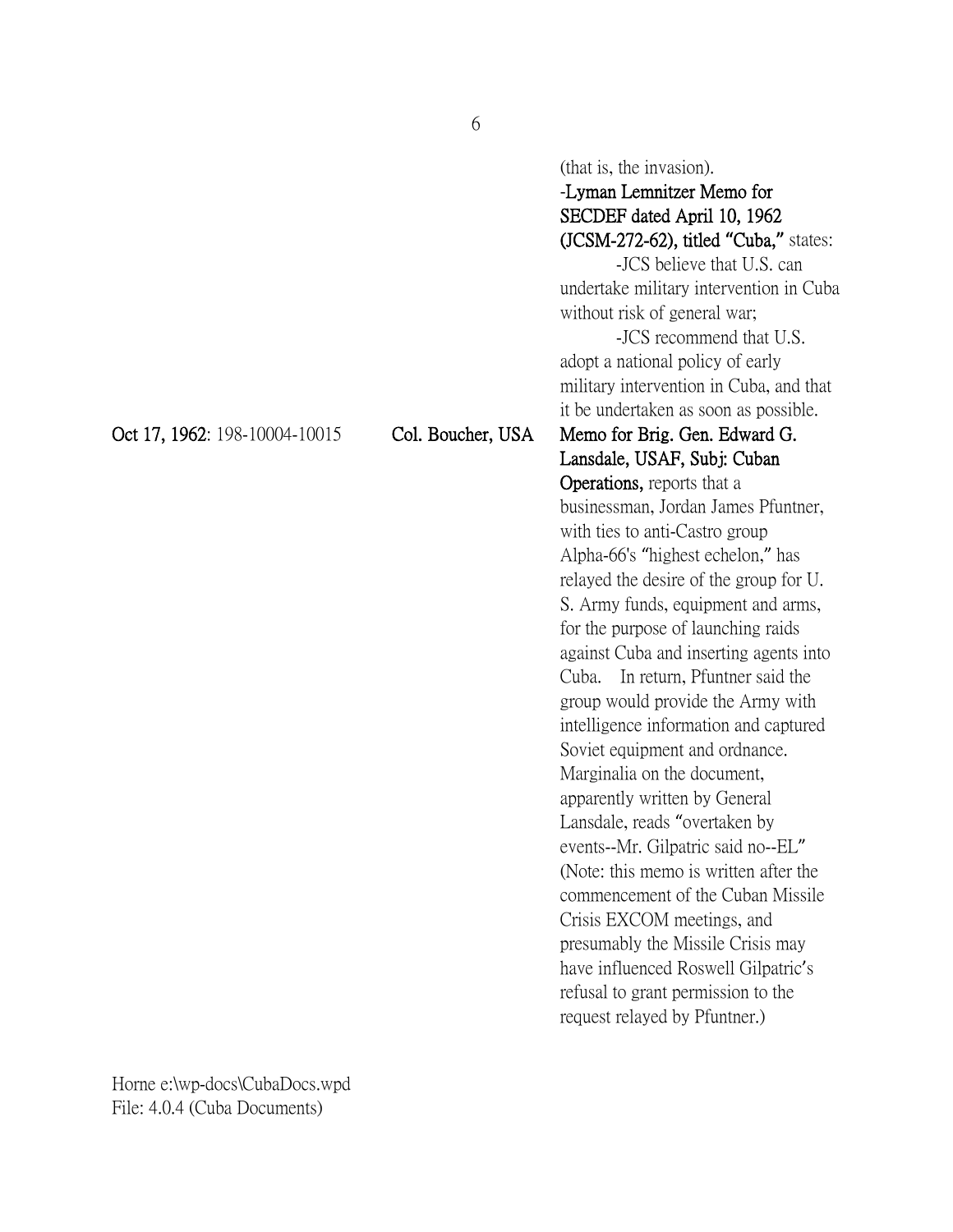| July 17, 1962: 202-10002-10005                                                                             | <b>Chairman, JCS</b> Memo for the Special Group | (Counterinsurgency) that forwards a<br>report explaining the current internal<br>organization of the Joint Staff and the<br>Armed Services for counterinsurgency<br>Includes organizational<br>matters.<br>charts and biographies of key players,<br>including General Krulak, USMC, the<br>Special Assistant to the Director, Joint<br>Staff and the Joint Chiefs of Staff for<br>Counterinsurgency and Special<br>Activities (SACSA).                                                                                                                           |
|------------------------------------------------------------------------------------------------------------|-------------------------------------------------|-------------------------------------------------------------------------------------------------------------------------------------------------------------------------------------------------------------------------------------------------------------------------------------------------------------------------------------------------------------------------------------------------------------------------------------------------------------------------------------------------------------------------------------------------------------------|
| <b>Undated: 202-10002-10008</b>                                                                            |                                                 | <b>Col. Hawkins</b> Talking paper prepared for the JCS by Col.<br>J. Hawkins, USMC titled: "National<br>Level Cuba Planning Relationships."<br>This document is a primer that<br>explains, in both words and through<br>use of organizational diagrams, who in<br>the U.S. Government is involved in<br>Cuba planning, and how.                                                                                                                                                                                                                                   |
| Jan 14, 1963: 202-10002-10114<br>Home $e^{\lambda w}$ $d^{\alpha}$ $C^{\lambda}$ $D^{\alpha}$ $w^{\alpha}$ |                                                 | Army Chief of StaffMemo to Secretary, JCS forwards<br><b>State Department</b><br>memo from Sterling Cottrell on the<br>subject of future U.S. policy toward<br>Cuba to the JCS for review and<br>comment in accordance with NSAM<br>213. Highlights include:<br>-ultimate objective is overthrow of<br>Castro regime and its replacement with<br>one compatible with objectives of the<br>U.S.<br>-recommends isolating, undermining,<br>and discrediting Castro regime through<br>the exercise of all feasible diplomatic,<br>economic, psychological and covert |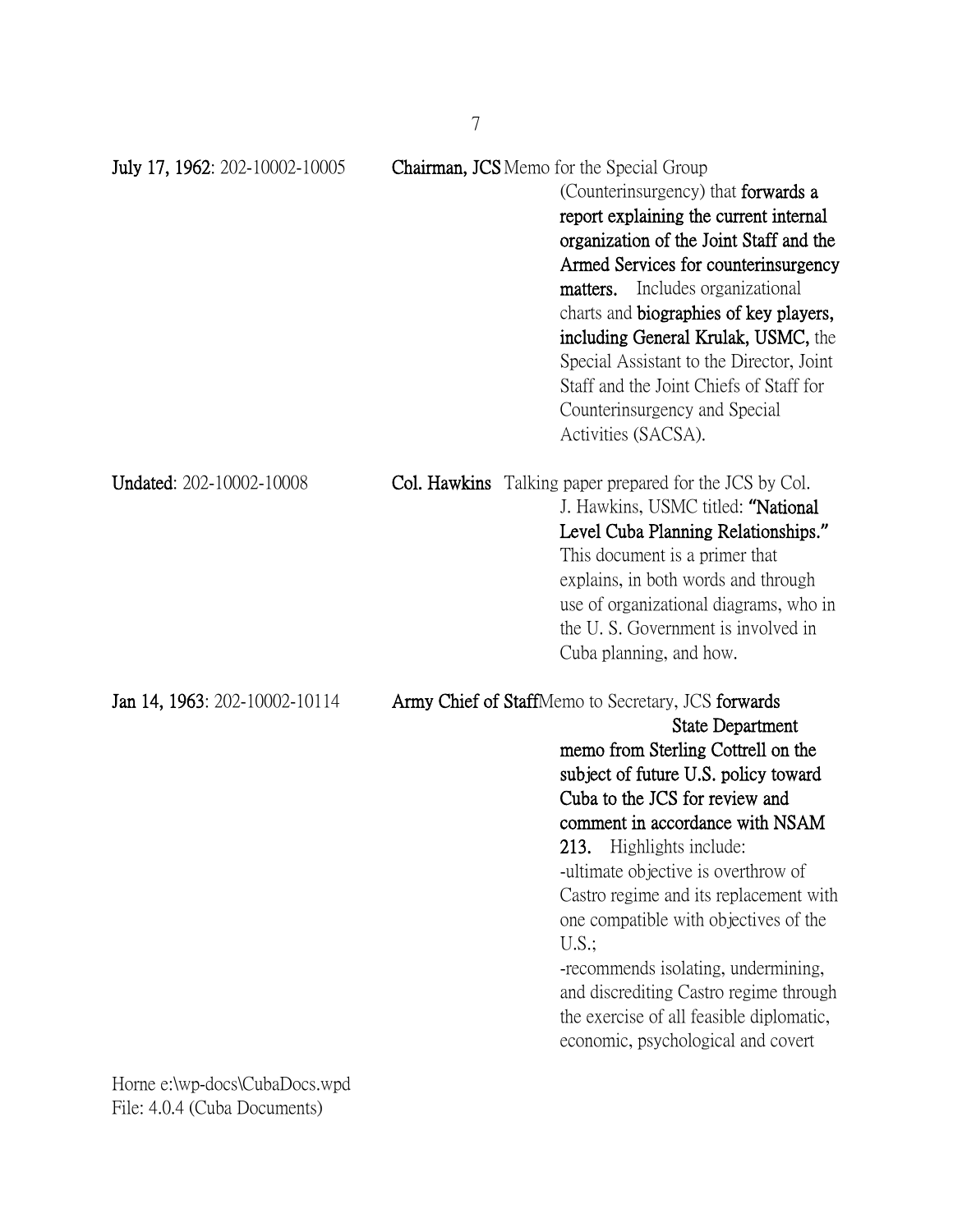actions;

-U. S. Should be prepared to respond with up to the full range of military forces to a request for open military support (material, advisors, training, and special forces support) from any anti-Castro group in Cuba which demonstrates an ability to survive and threaten the present regime; - invasion by the U.S. should not be undertaken in the absence of aggression that threatens the peace and security of the Hemisphere--however, this does not preclude appropriate U.S. retaliation for isolated hostile acts by Castro or Soviet forces; -whenever possible, U. S. Actions against Cuba should be multilateral; (Comment: annex of proposed actions against Cuba proposed by State does not include premeditated invasion or unilateral military intervention.) Jan 22, 1963: 198-10004-10017 William Brubeck Memo to NSC Executive Committee (EXCOM) forwarding 5 papers on Cuba policy for consideration at an EXCOM meeting on Jan 24, 1963. Highlights are: -divorce Cuba from Soviet regime; -replace Castro government with a regime compatible with U.S. goals; -be prepared to meet military contingencies that may arise; -ensure offensive weapons not reintroduced into Cuba and ensure Cuba does not take aggressive action against other Caribbean states; -Bay of Pigs Brigade should be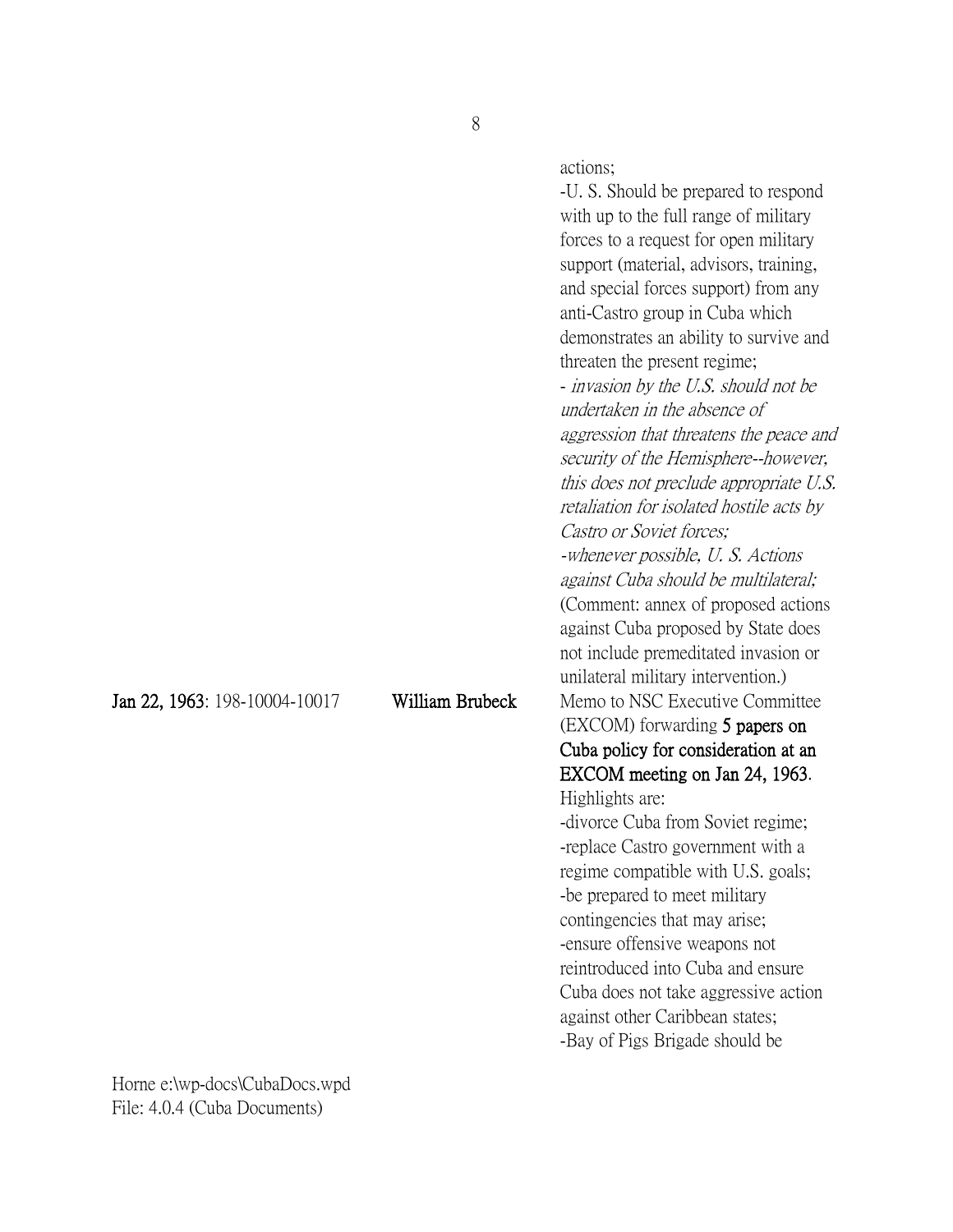disbanded as a military unit;

-President Kennedy**'**s no-invasion pledge of November 20, 1962 is reiterated for study by EXCOM members as a starting point for group discussions of future policy toward Cuba.

Jan 24, 1963: 202-10002-10037 W.Y.S. Memo for General Taylor from W. Y. S. dated Jan 24, 1963 titled **"**Future Policy Toward Cuba,**"** with ASD/ISA memo of the same title from CAPT Elmo Zumwalt to Joseph Califano, dated Jan 15, 1963, attached. Such memos are the beginning of a

year-long attempt by key players in the government to develop a consensus, post-Missile Crisis national policy toward Cuba. In the Jan 15, 1963 Zumwalt memo, highlights include the following comments:

-Zumwalt recommends the U.S. "create conditions in which we could respond to incipient rebellion instead of limiting ourselves merely to be in a position to capitalize on the breaks;" -Zumwalt recommends "our future policy paper spell out our willingness to make the breaks for ourselves..." -Zumwalt says "we should seek to create conditions in which we could respond, and be in a position to respond with open military support...up to the full range of military forces;" -Zumwalt writes "if the Presidential decision is to be ready for the breaks but not to make them, then the present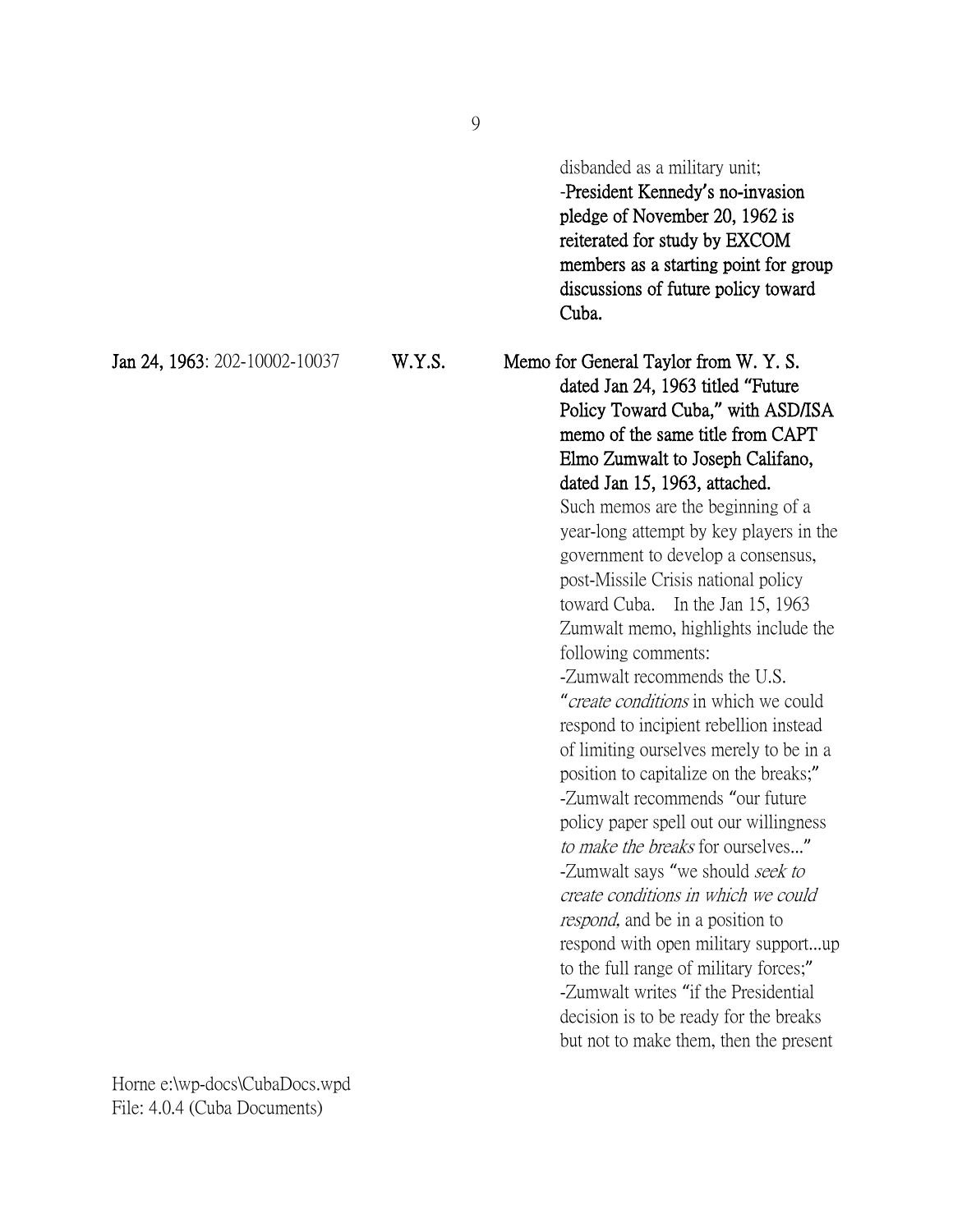Cottrell version of future policy is considered to be an acceptable method of maintaining pressure." In an attached route slip, **"**W.J.S.**"** writes to General Goodpaster: **"**ISA wants to seek out any opportunities of a rapprochement with Cuba and at the same time undermine it. This will be a very difficult policy line to walk.**"** March 1, 1963: 198-10004-10020 Multiple This is a multi-document set. In a document apparently from March 1962, among other harassing psychological warfare actions considered against Cuba appear the following: - "Operation COVER-UP: The objective is to convince the Communist government of Cuba that Naval Forces ostensibly assigned to the Mercury project is (sic) merely a cover. It should not be revealed as to what the cover is (sic)--this should be left to conjecture. This could tie in with Operation Dirty Trick;" -"Operation DIRTY TRICK: The object is to provide irrefutable proof that, should the Mercury manned orbital flight fail, the fault lies with the Communists et al (sic) Cuba." -"Operation BINGO: The objective is to create an incident which has the appearance of an attack on U. S. facilities (GMO) in Cuba, thus providing the excuse for use of U.S. military might to overthrow the current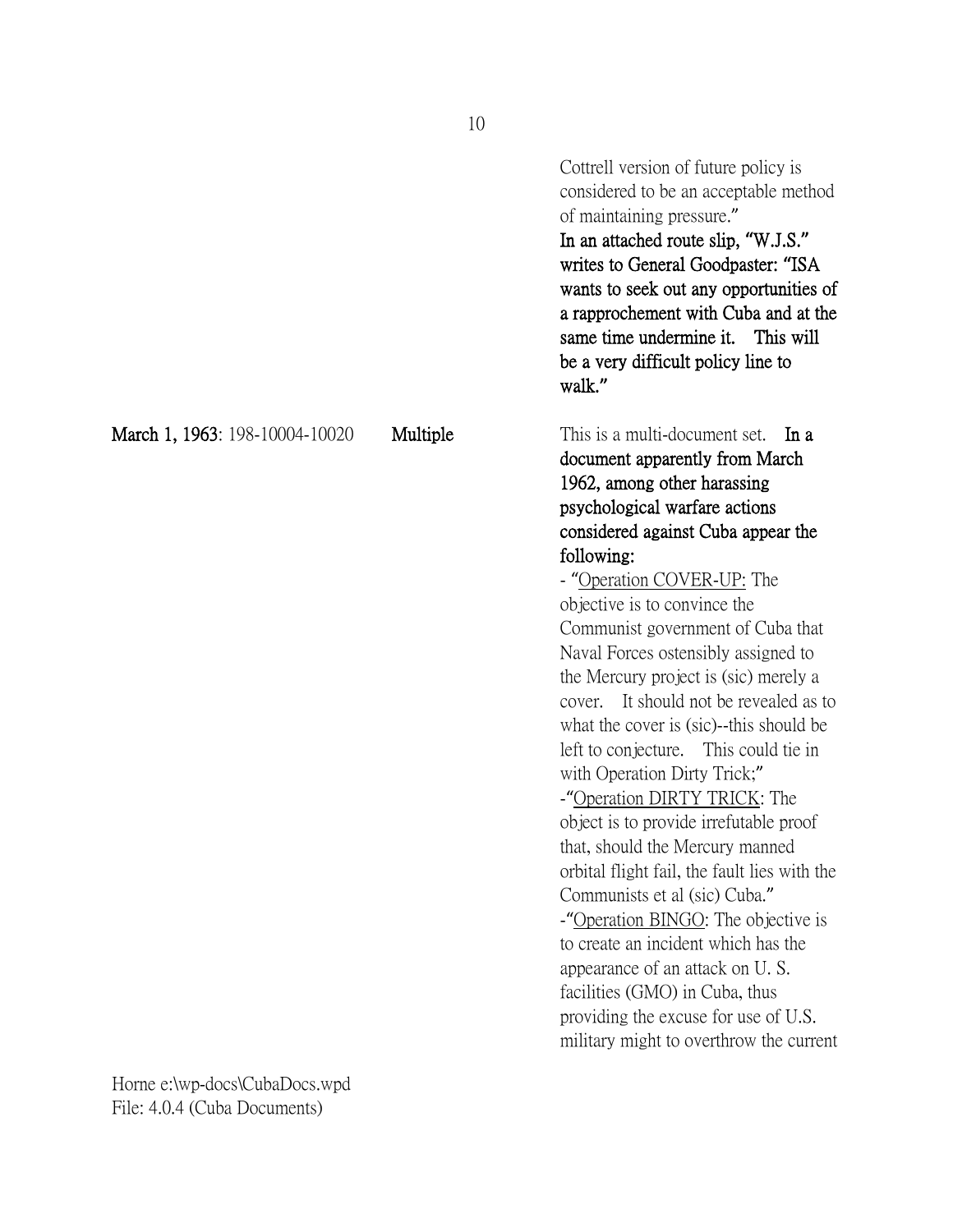|                                                               |                | government of Cuba," (followed by a<br>detailed scenario which includes<br>Presidential orders to invade, based<br>upon false pretexts).                                                                                                                                                                                                                                                                                                                                                                                                                                                                                                                   |
|---------------------------------------------------------------|----------------|------------------------------------------------------------------------------------------------------------------------------------------------------------------------------------------------------------------------------------------------------------------------------------------------------------------------------------------------------------------------------------------------------------------------------------------------------------------------------------------------------------------------------------------------------------------------------------------------------------------------------------------------------------|
| March 11, 1963: 198-10004-10016                               | <b>ASD/ISA</b> | Fragment of a paper drafted by Elmo<br>Zumwalt, titled: "General Pressures to<br>Create a Contingency." Highlights<br>read:<br>-"there must be careful coordination<br>and phasing of our future actions and<br>There must be a plan<br>demeanor.<br>capable of getting us from where we<br>are now to where we want to go, by<br>gradually increasing pressures until the<br>objective is achieved."<br>-"An invasion force should be kept in<br>readiness for use, if required to save<br>the resistance;"<br>-"If Castro has initiated a suitable<br>war-like actpressures should be<br>escalated to the maximum immediately<br>rather than gradually." |
| April 17, 1963: 198-10004-10012                               | Paul Nitze     | Memo from ASD/ISA for the<br>Chairman, JCS, Subject: Contingency<br><b>Planning for Cuba.</b> Nitze requests a<br>JCS response, by May 20, to (a)<br>contingencies that might flow from a<br><i>spontaneous revolt</i> in Cuba, and (2)<br>contingencies in response to a revolt<br>that is incited by the U.S., or in<br>response to a <i>contrived incident which</i><br>will provide an opportunity to<br>overthrow Castro.                                                                                                                                                                                                                             |
| April 22, 1963: 202-10002-10007                               | <b>JCS</b>     | JCS 2304/184, dated April 22, 1963,                                                                                                                                                                                                                                                                                                                                                                                                                                                                                                                                                                                                                        |
| Horne e:\wp-docs\CubaDocs.wpd<br>File: 4.0.4 (Cuba Documents) |                |                                                                                                                                                                                                                                                                                                                                                                                                                                                                                                                                                                                                                                                            |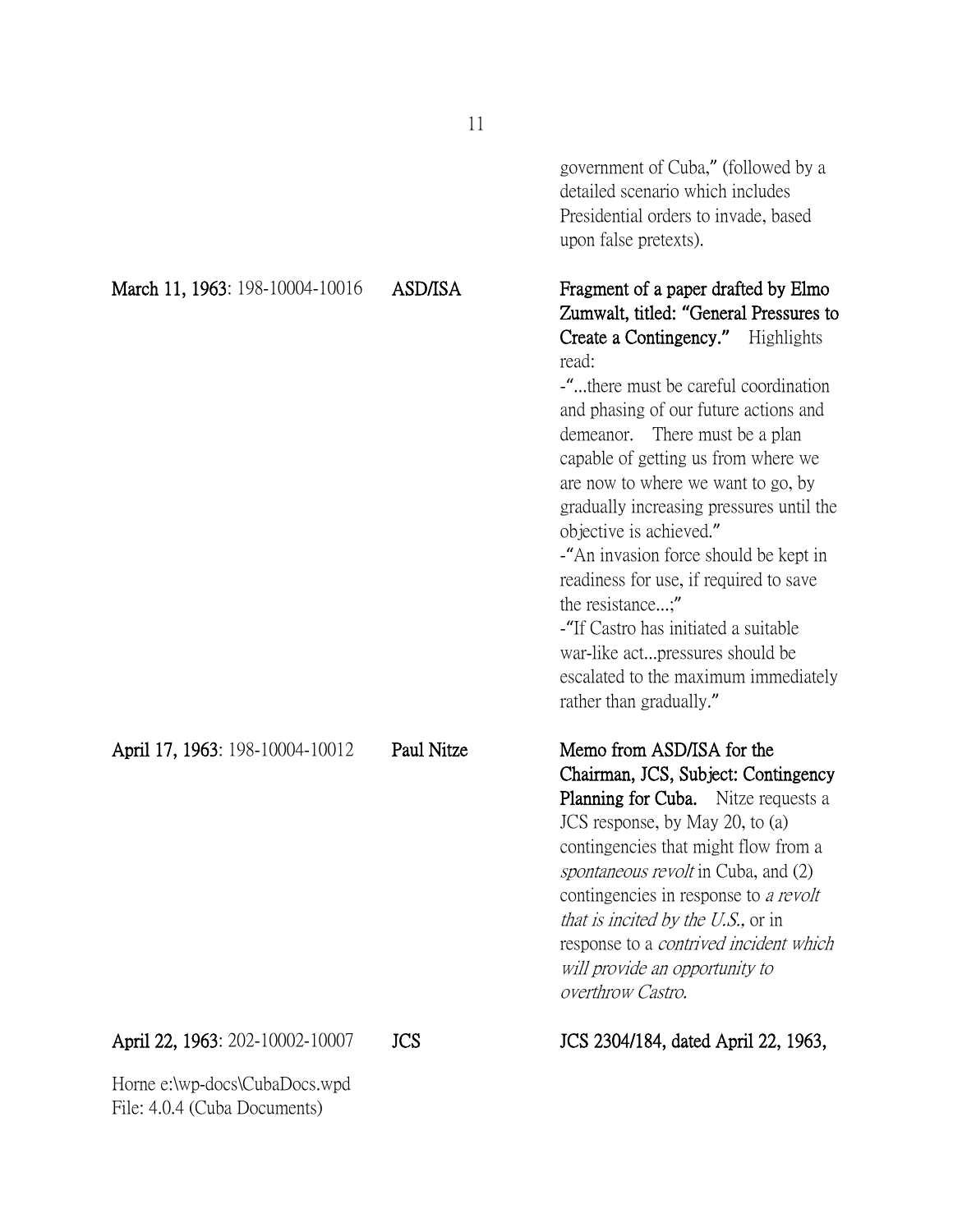considers what course the U.S. military should follow in the event of a spontaneous revolt in Cuba. A

cover sheet makes clear that its provisions were approved at a May 6, 1963 meeting of the Joint Chiefs, and states that JCS 2304/184 was forwarded to SECDEF via a Chairman, JCS letter dated May 10, 1963 (JCSM-358-63).

Summarizing the contents of the attached JCS study, paragraph 9 of Maxwell Taylor**'**s letter reads **"**...the Joint Chiefs of Staff have concluded that the United States should be prepared to support any spontaneous revolt in Cuba showing a reasonable promise of success.**"** The most revealing highlight of the study is this passage on page 17 (para 21): **"**It might prove desirable, under some circumstances, to apply the full force and power envisioned in CINCLANT OPLANS 312 and 316.**"** Other, amplifying highlights include these basic U.S. capabilities, starting from a normal deployment posture:

-can execute air strikes in 12-72 hours;

-can deploy unconventional warfare assets to staging areas within 8 days ready for infiltration into Cuba;

-can reinstitute a quarantine in 72 hours; -can undertake a fullscale invasion of Cuba in 18 days.

12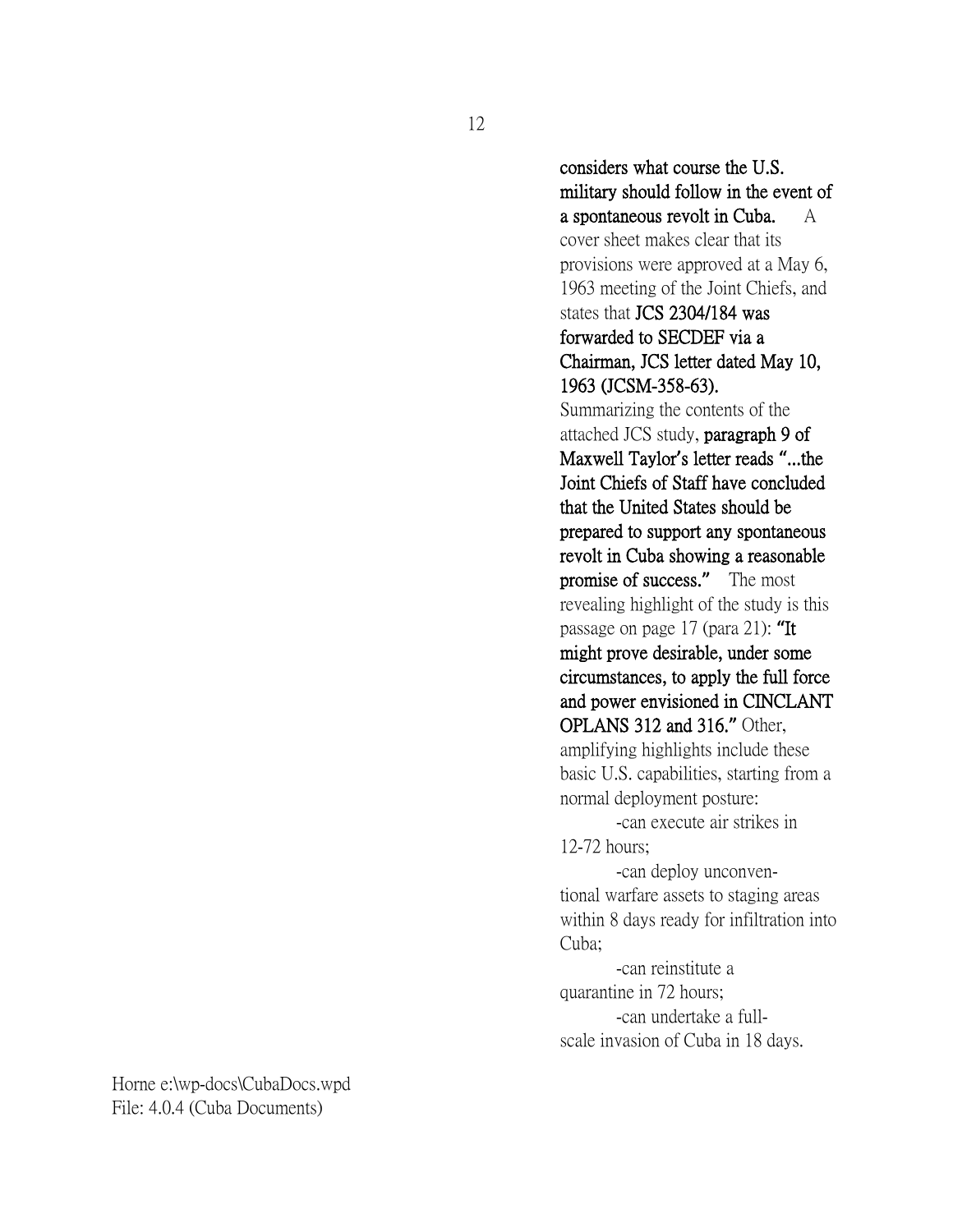May 1, 1963: 202-10002-10018 JCS JCS JCS 2304/189 states that it is written in response to a request from the Chairman, JCS to provide comment and recommendation concerning the requirements for and the desirability of fomenting a revolt in Cuba, giving consideration to the advantage of engineering an incident as an alternate cause for invasion. Highlights of this document follow:

> -"The United States should intervene militarily in Cuba and could (a) engineer provocative incidents ostensibly perpetrated by the Castro regime, or (b) foment a revolt in Cuba;"

-"Engineered provocations would provide greater advantages in control, timing, simplicity, and security than would a fomented revolt;"

-"The United States should initiate a coordinated program to create a pretext for overt U.S. military intervention in Cuba,"...and should "at a propitious time, launch appropriate military action to remove the Castro government."

-"The Joint Chiefs of Staff believe that military intervention will be required in order to achieve our national objectives...it could be accomplished without serious risk of general war...or of military action by Soviet forces outside Cuba;"

-"The engineering of provocative incidents could progress from minor to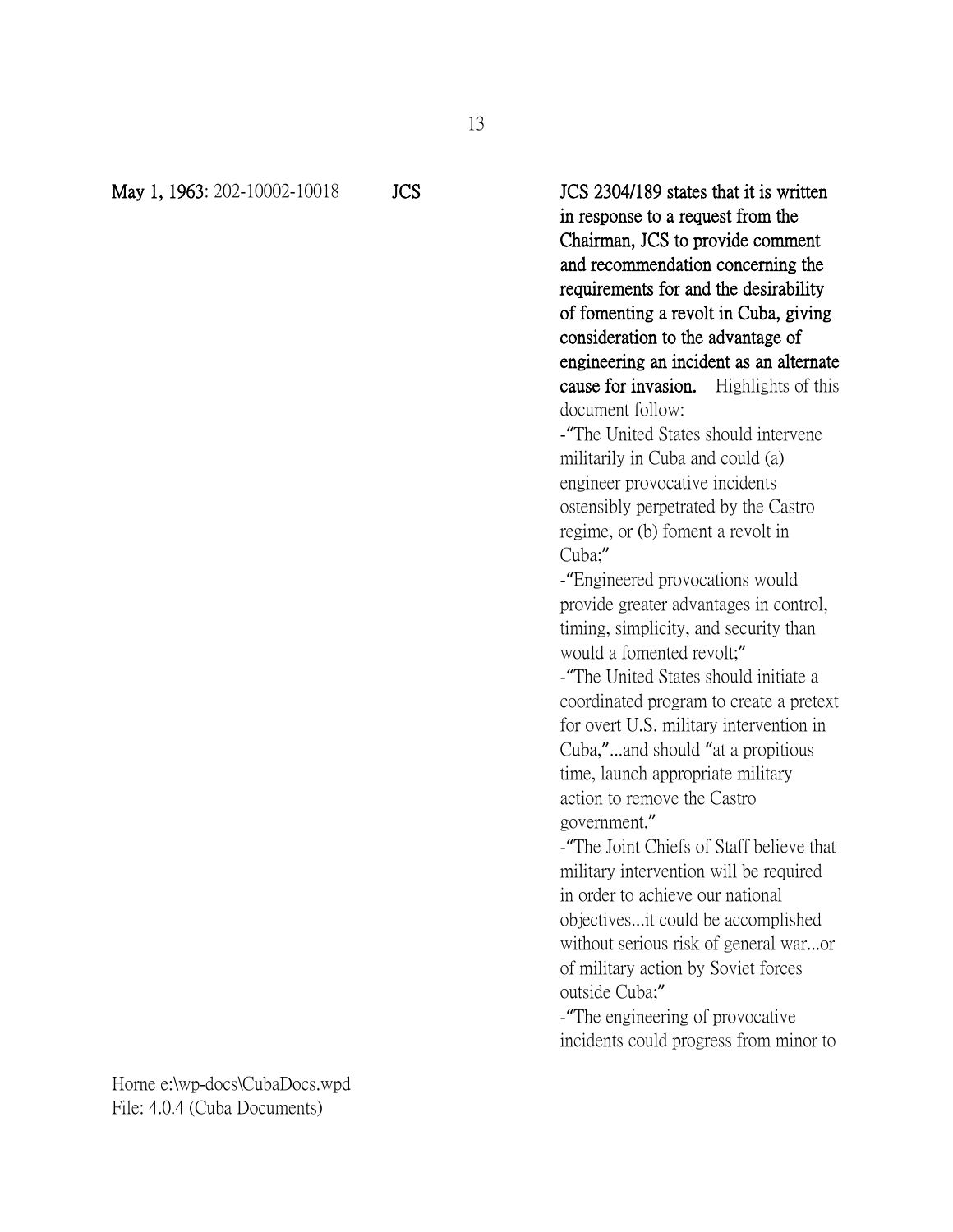14

major, increase in number, occur in different locations and pose a rising threat to the security of the United States and Latin America;" -"Fomenting a genuine, widespread and effective revolt in Cuba would require a difficult, long term and carefully coordinated effort;" -"The United States should initiate a coordinated program to create a pretext for overt U.S. military intervention in Cuba;" -In Enclosure B, a Memorandum for

the Secretary of the Army (in his capacity as Executive Agent of the Department of Defense for Cuba Policy), an Appendix discusses possible pretexts in detail (recommending many of the same pretexts found in the **"**Northwoods**"** Case File discussed above) and repeats the JCS preference for engineered pretexts as a casus belli over the difficult prospects involved in fomenting a widespread revolt .

The concept, in summary, is that "U. S. manufactured provocations could be evolved as the prelude to the execution of OPLANs 312 and 316."

A CINCLANT timetable is discussed (with summarized excerpts provided below) which would have a U.S.-engineered Cuban invasion

occurring before the 1964 Presidential election:

-execute CINCLANT OPLAN 380-63 about Jan 15, 1964, and in doing so,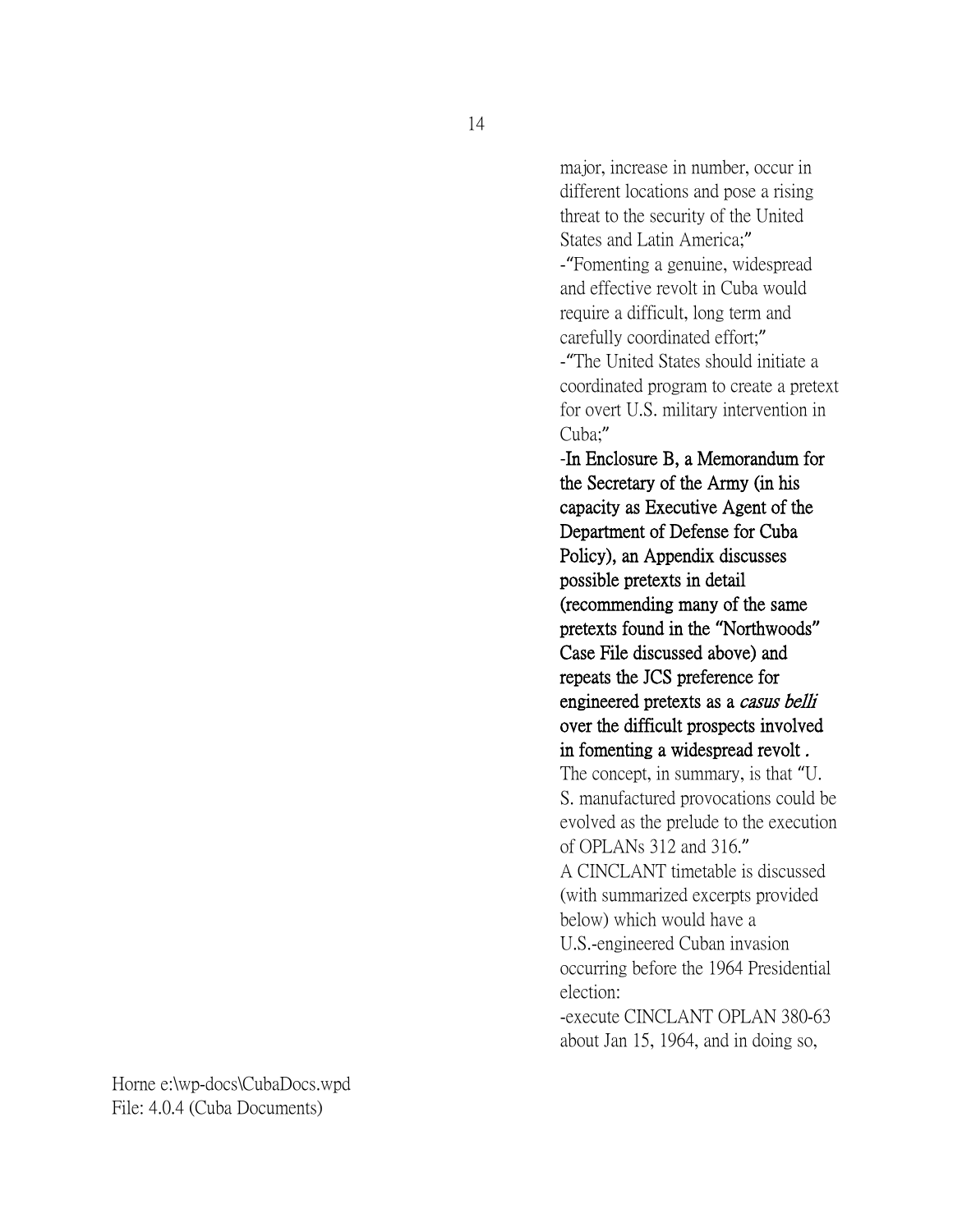bases, and accelerate subversive activities; -goal is to establish a Free Cuban Government (FCG) by July 15, 1964 (no matter how precarious) which asks for U.S. assistance; -mobilize U.S. forces for conventional operations about July 15, 1964 following the FCG request; -execute OPLAN 312 (air strike) on July 26, 1964;

commence UW, establish guerilla

-execute OPLAN 316 (invasion) about August 3, 1964; -a Cuban government compatible with

the aims of the OAS and friendly to the U.S. should be established by Oct 1, 1964.

-Last page of the document is dated October 4, 1963 and reads **"**JCS 2304/189 is withdrawn from

consideration by the Joint Chiefs of Staff, in light of JCS 2304/194-1-9123/3100 (29 May)**"**

May 6, 1963: 202-10002-10079 Col. Pollock Briefing Sheet for the Chairman, (Joint Staff J-5) JCS on a report to be considered at the JCS Meeting on May 6, 1963 (JCS 2304/189). [The document this briefing sheet summarizes is discussed above.] The document begins by saying "...the Chairman, JCS, requested, inter alia, that a separate study be undertaken of the requirements for and desirability of fomenting a revolt in Cuba, giving consideration to the advantage of

15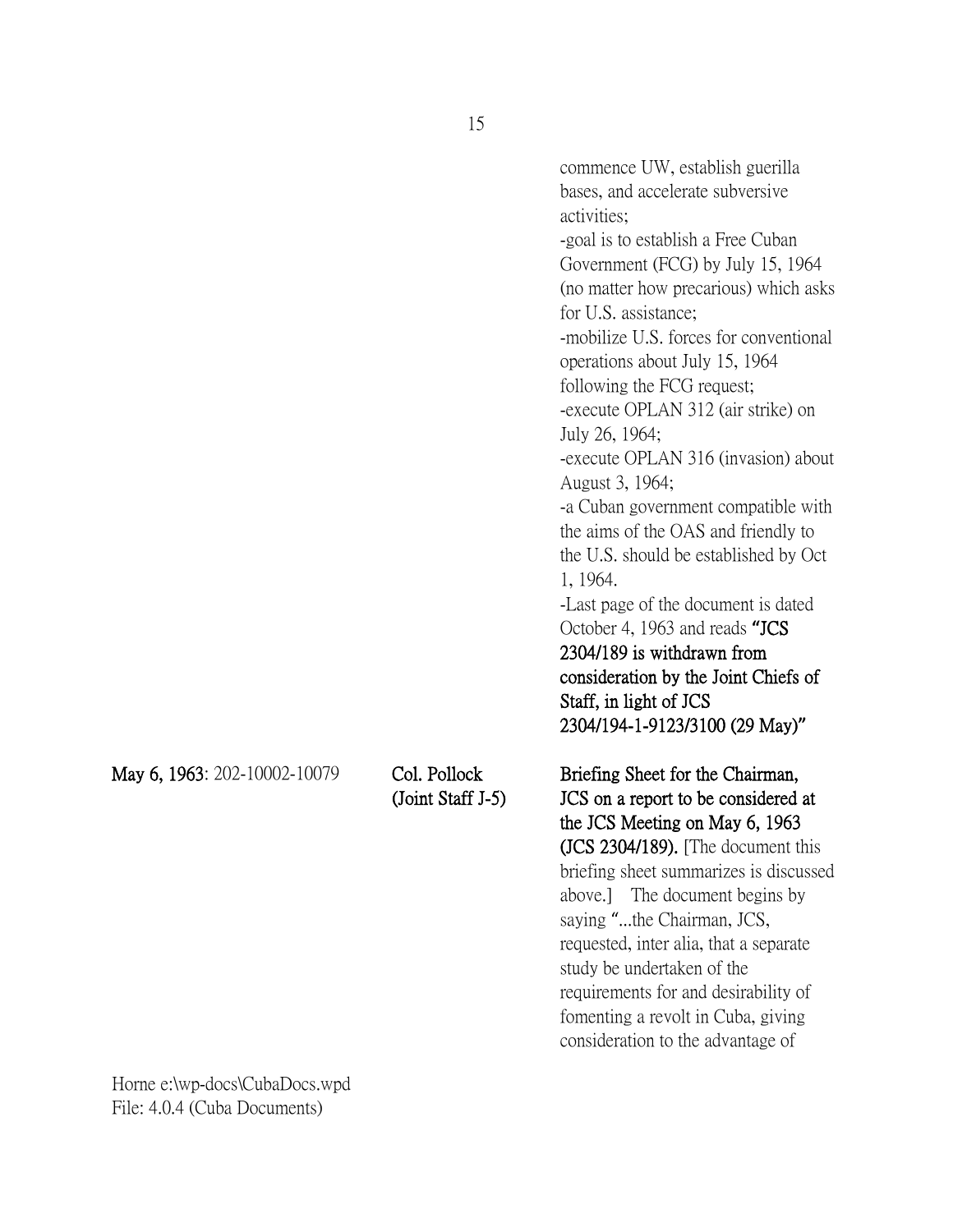engineering an incident as an alternate cause for invasion."

Highlights follow:

-"An effective spontaneous revolt in Cuba is not considered likely at this time;"

-"There appears to be little likelihood that the Castro communist regime will risk a direct provocation that could be used as a pretext for U.S. intervention;"

-"The engineering of a major incident or series of incidents as a sole cause for invasion is not advisable at this time. However, plans for fabricated provocations either alone or in conjunction with a contrived revolt, should be developed by appropriate governmental agencies;"

-"A small and well managed revolt would be the best course of action to adopt if the United States should decide to contrive a pretext for U.S. military actions in Cuba." -Discusses a draft memo for SECDEF which recommends that he "Seek a national policy decision to undertake a carefully coordinated, flexibly phased effort to contrive a revolution in Cuba in order to supplant the Castro communist regime," and that he "Arrange for the DOD (JCS) to participate in all planning for this effort, and, at an appropriate time in the execution thereof, to assume responsibility for the operations."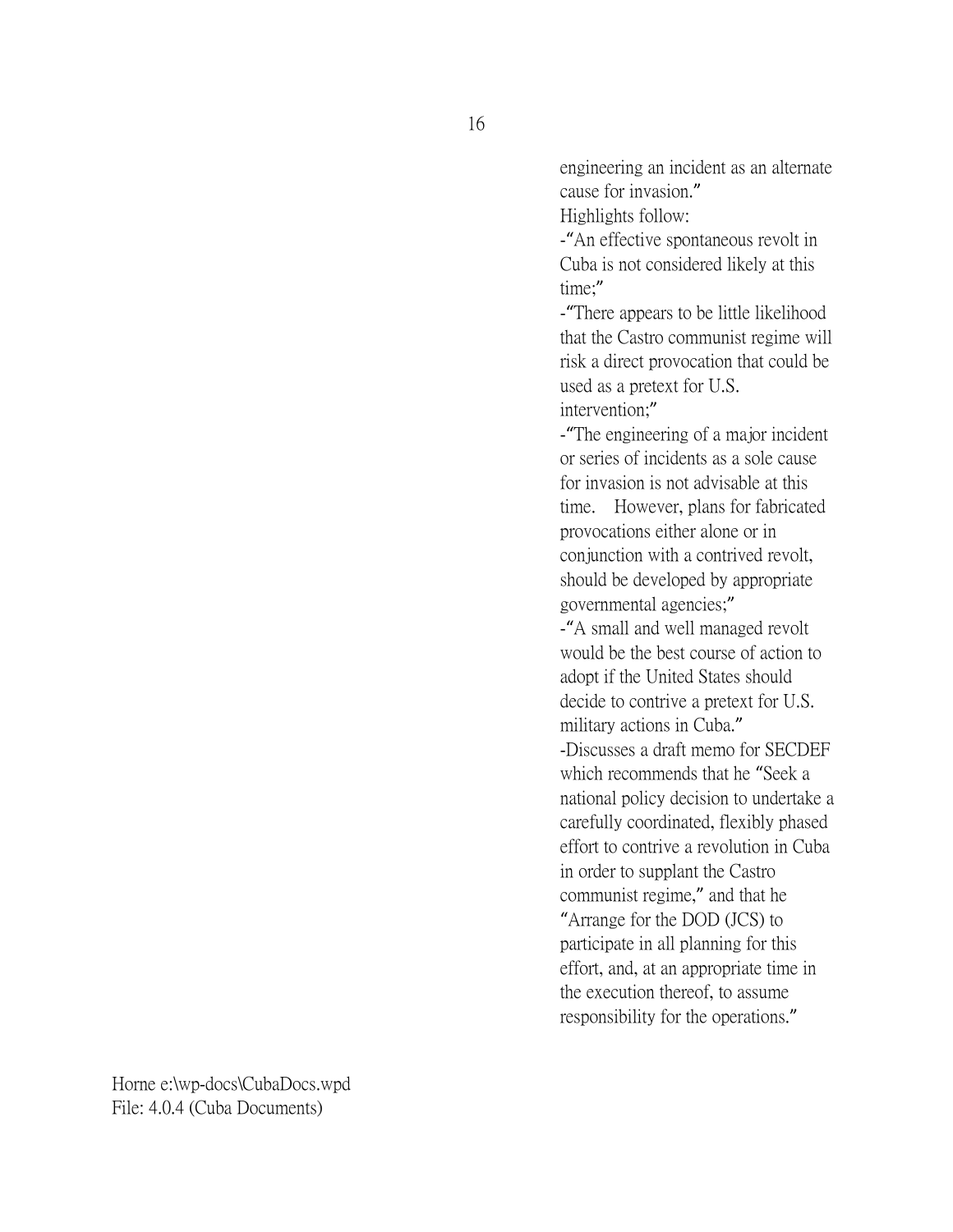# June 8, 1963: 198-10004-10007 Lt Col PatchellMemorandum for Mr. Califano, Subject: Comments on Fourth Draft of State-Defense Paper on U.S. Assistance to Revolt in Cuba. The author offers the following comments

to Mr. Califano:

-"Paper is not a contingency plan--it is a "sexy scenario" written in a discussional vein;"

-"To the casual reader, the paper appears to be a scenario for the overthrow of the Cuban government. In fact it is a discussion of U.S. response to an initiative which may never mature;"

"...it is obvious that this paper is going to end up as an outright confrontation between JCS and State (with ISA siding with State)--I would not want to give it the blessing of Mr. Vance's nod of approval." A revealing highlight from the attached draft paper follows: -"the JCS point out that 'the best U.S. military response to the revolt would be the orderly implementation of CINCLANT OPLANS 312-316.' Under the present circumstances, however, 18 days are required to put U.S. armed forces in the requisite state of readiness fully to implement these plans--probably far too late to be of any help in most situations envisaged in this paper."

June 22, 1963: 202-10002-10014 SACSA Memorandum for Chairman, JCS from Major General V. Krulak, Subject: **"**Proposed Covert Policy and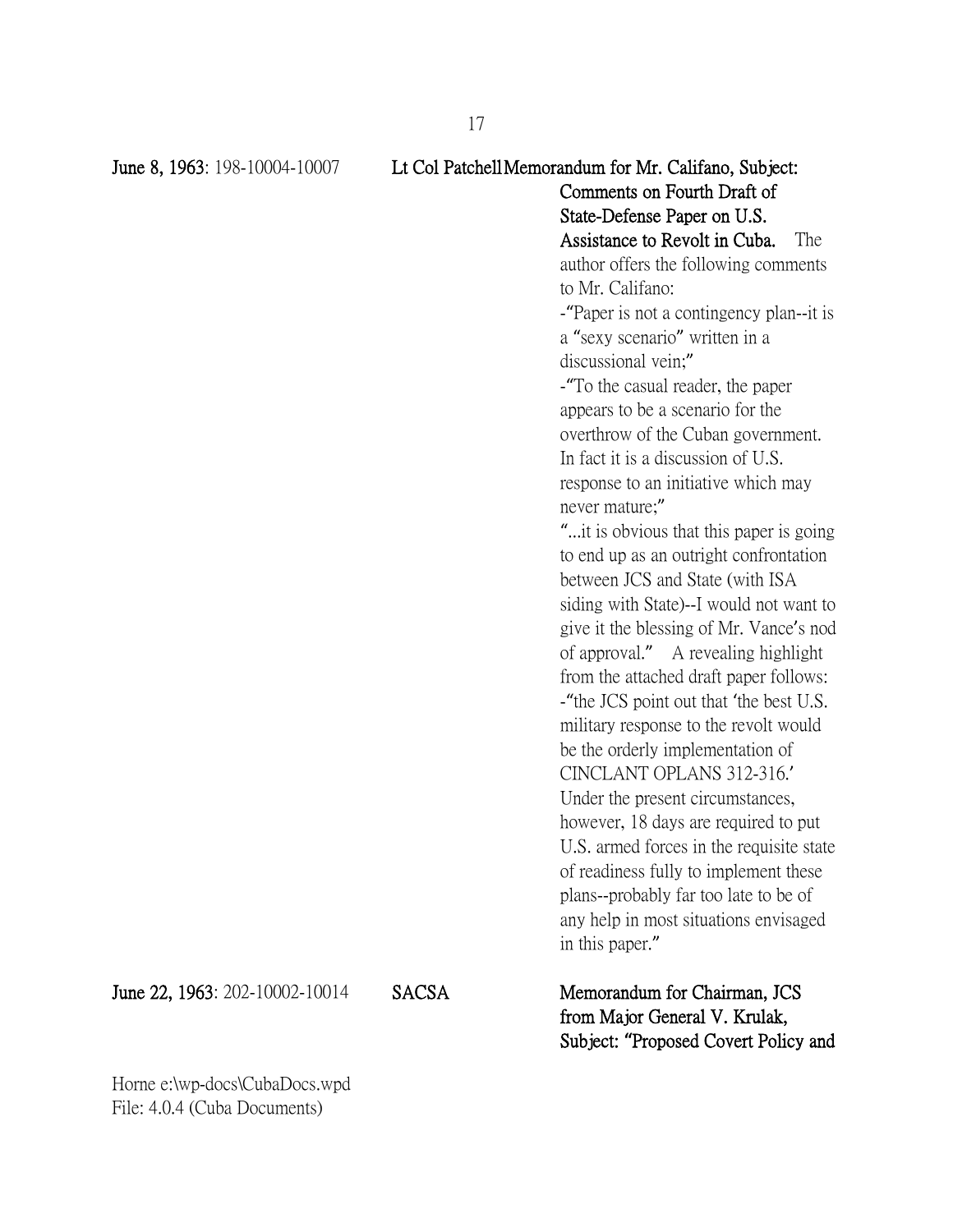#### Integrated Program of Action Toward

Cuba.**"** Highlights follow: -the memo forwards a CIA memo proposing a program of hit-and-run raids against Cuba; -the memo requests that at the next meeting of the Standing Group, Maxwell Taylor request CIA provide to the DOD a summary of CIA requirements for military support of its approved sabotage raid program. In the forwarded CIA program memo, one quote reads: **"**This program is based on the assumption that current U.S. policy does not contemplate outright military intervention in Cuba or a provocation which can be used as a pretext for an invasion of Cuba by United States military forces." Its author goes on to state "the ultimate objective of this policy would be to encourage dissident elements in the military and other power centers of the regime to bring about the eventual liquidation of the Castro/Communist entourage and the elimination of the Soviet presence in Cuba."

July 19, 1963: 198-10004-10005 A. M. Haig Although the RIF lists the document as a 7/19/63 memo from Alexander Haig to CAPT Zumwalt, that memo only provides basic approval for the substantial memo written by Wolfe and Zumwalt on July 16, 1963 which summarizes a DOD study on the adequacy of U. S. policy toward Cuba. In this memo, the authors lay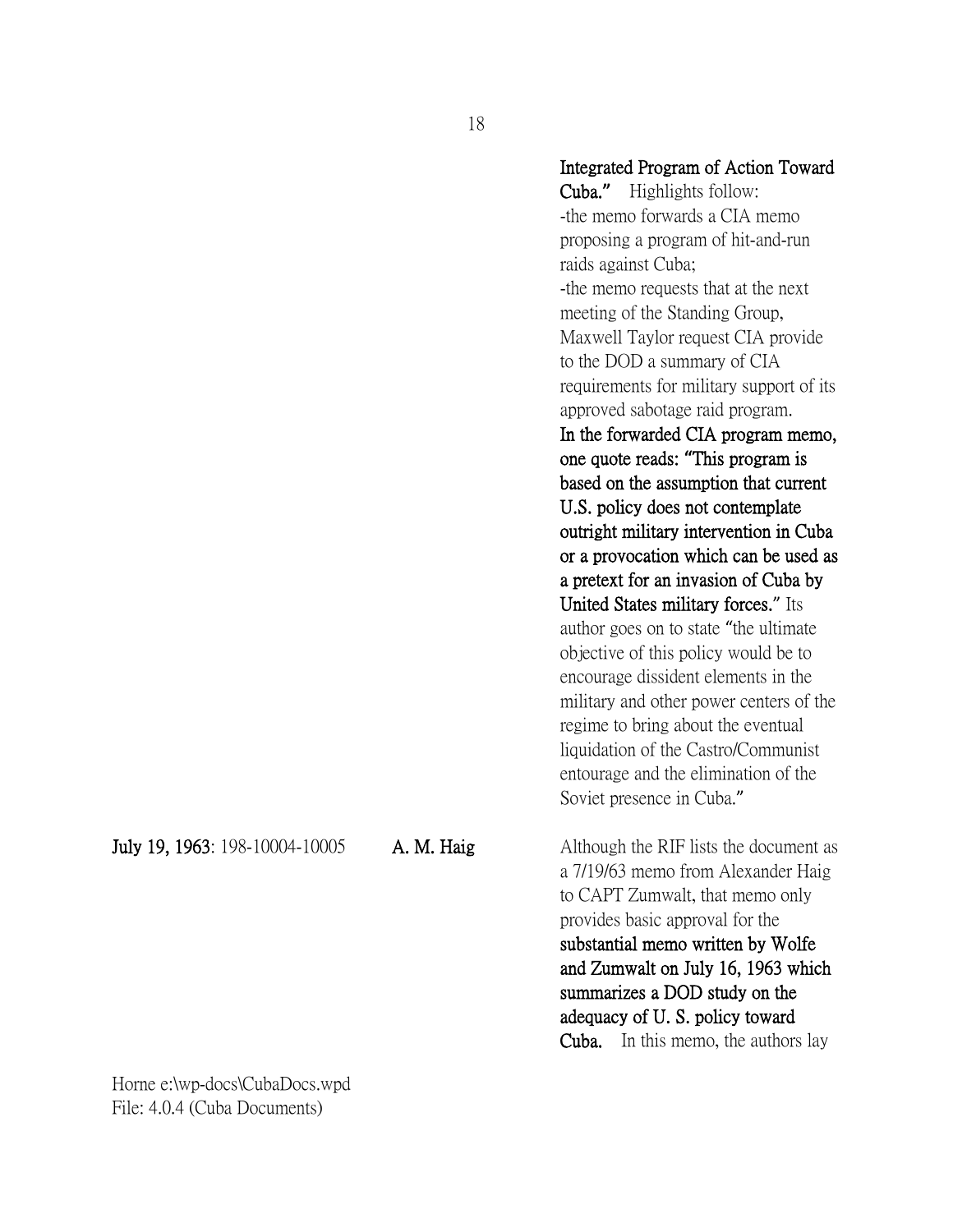|                               | 12         |                                                                                                                                                                                                                                                                                                                                                                                                                                                                                                                                                                                                                                                                                                                                                                                                                                                                                                                                                                                 |
|-------------------------------|------------|---------------------------------------------------------------------------------------------------------------------------------------------------------------------------------------------------------------------------------------------------------------------------------------------------------------------------------------------------------------------------------------------------------------------------------------------------------------------------------------------------------------------------------------------------------------------------------------------------------------------------------------------------------------------------------------------------------------------------------------------------------------------------------------------------------------------------------------------------------------------------------------------------------------------------------------------------------------------------------|
|                               |            | out 4 different foreign policy tracks on<br>Cuba which might be followed by the<br>U.S. government.                                                                                                                                                                                                                                                                                                                                                                                                                                                                                                                                                                                                                                                                                                                                                                                                                                                                             |
| Sep 26, 1963: 198-10004-10001 | State/DOD  | An undated Memo for the Chairman,<br>JCS from Cyrus Vance forwards a<br>joint State-Defense Paper titled:<br>"Draft State-Defense Contingency<br>Plan for a Coup in Cuba," and asks<br>for JCS comments by October 21,<br>The Vance letter states that<br>1963.<br>different contingency plans are.<br>required for each of these four variants<br>of revolt: a military coup; a military<br>revolt which does not neutralize the<br>top leadership; an insurgency<br>movement; and a mass uprising.<br>The<br>letter forwards to Maxwell Taylor a<br>joint State-DOD plan for the military<br>coup variant only. The letter states<br>that draft plans for other types of revolt<br>will follow. The concept is<br>introduced of inserting a special CIA,<br>DOD and State team into Cuba upon<br>the onset of a military coup, to<br>evaluate its likelihood of success, and<br>follow with recommenda-tions to the<br>President regarding level of U.S.<br>support required. |
| Sep 30, 1963: 198-10004-10009 | Paul Nitze | Memo form Paul Nitze to Secretary of<br>the Army Vance forwards a draft<br>"State-Defense Contingency Plan for<br>a Coup in Cuba," along with a cover<br>memo for Secretary Vance to sign in<br>forwarding that draft to the Chairman,<br>Attached to the Nitze letter is a<br>JCS.                                                                                                                                                                                                                                                                                                                                                                                                                                                                                                                                                                                                                                                                                             |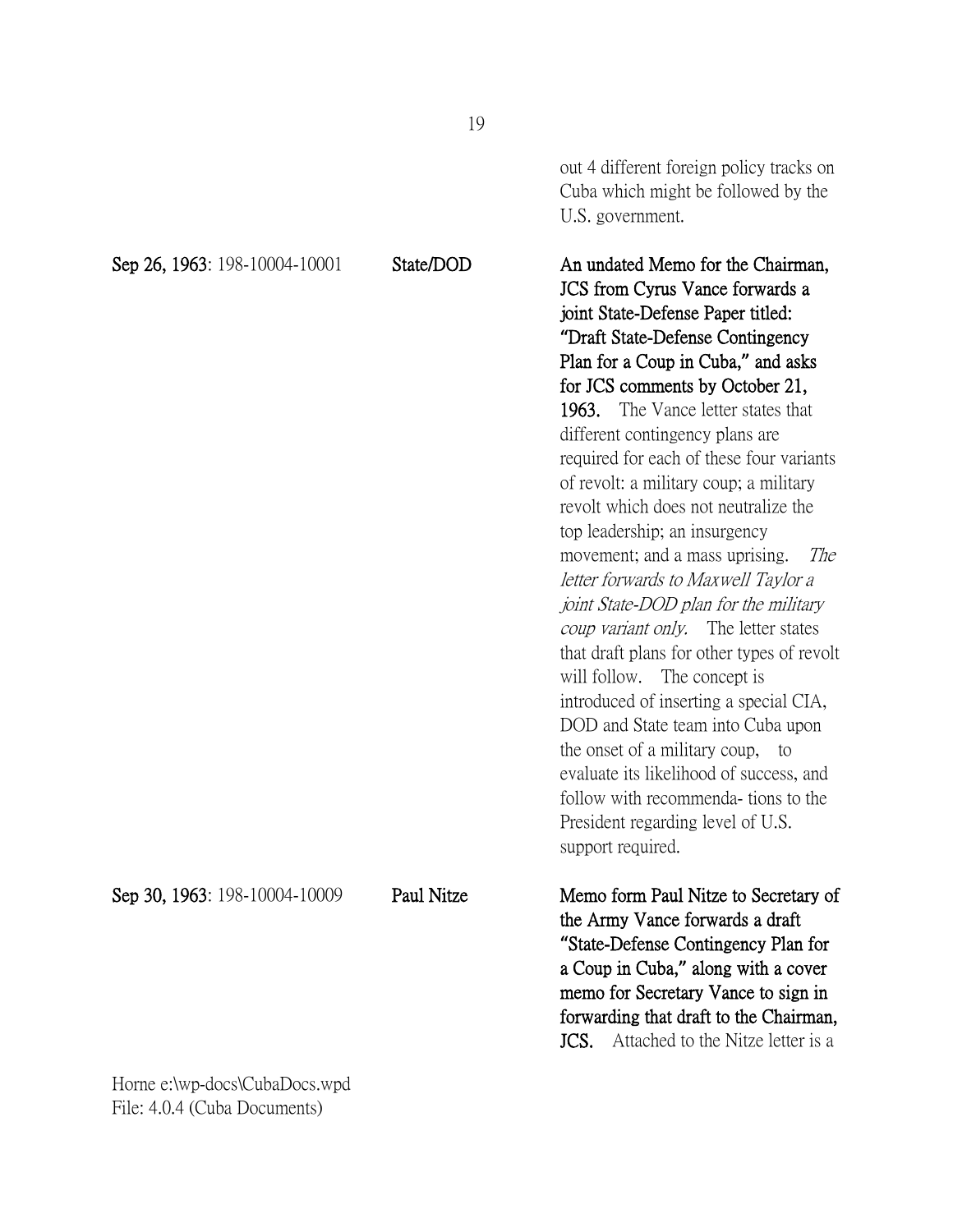### memo for Mr. Vance from A. M.

Haig, also dated September 30, 1963, which originally forwarded the Nitze memo, the draft memo from Vance to Maxwell Taylor, and the Draft Contingency Plan. Haig's memo to Vance indicates the product forwarded is the 13th draft of a U. S. Plan of action in the event of a military coup in Cuba. The text of the Nitze and Haig memos make clear that they were forwarding the documents discussed above, namely Record Number 198-10004-10001.

October 21, 1963: 198-10004-10004Chairman, JCS Memo for SECDEF from Chairman, JCS providing comments on Draft State-Defense Contingency Plan for a Coup in Cuba as requested by a memo from the Secretary of the Army dated October 1, 1963 (see above two entries). In this memo, which General Taylor and the Chiefs send directly to Secretary of Defense McNamara (instead of to Cyrus Vance, the Secretary**'**s Executive Agent for Cuban Affairs, and the person who asked for a JCS response by October 21), General Taylor makes the following comments: -The Chiefs reaffirm their view that a coup is unlikely to occur at this time in Cuba; -The Chiefs express serious

reservations with regard to the probable effectiveness of the insertion of the "special team;"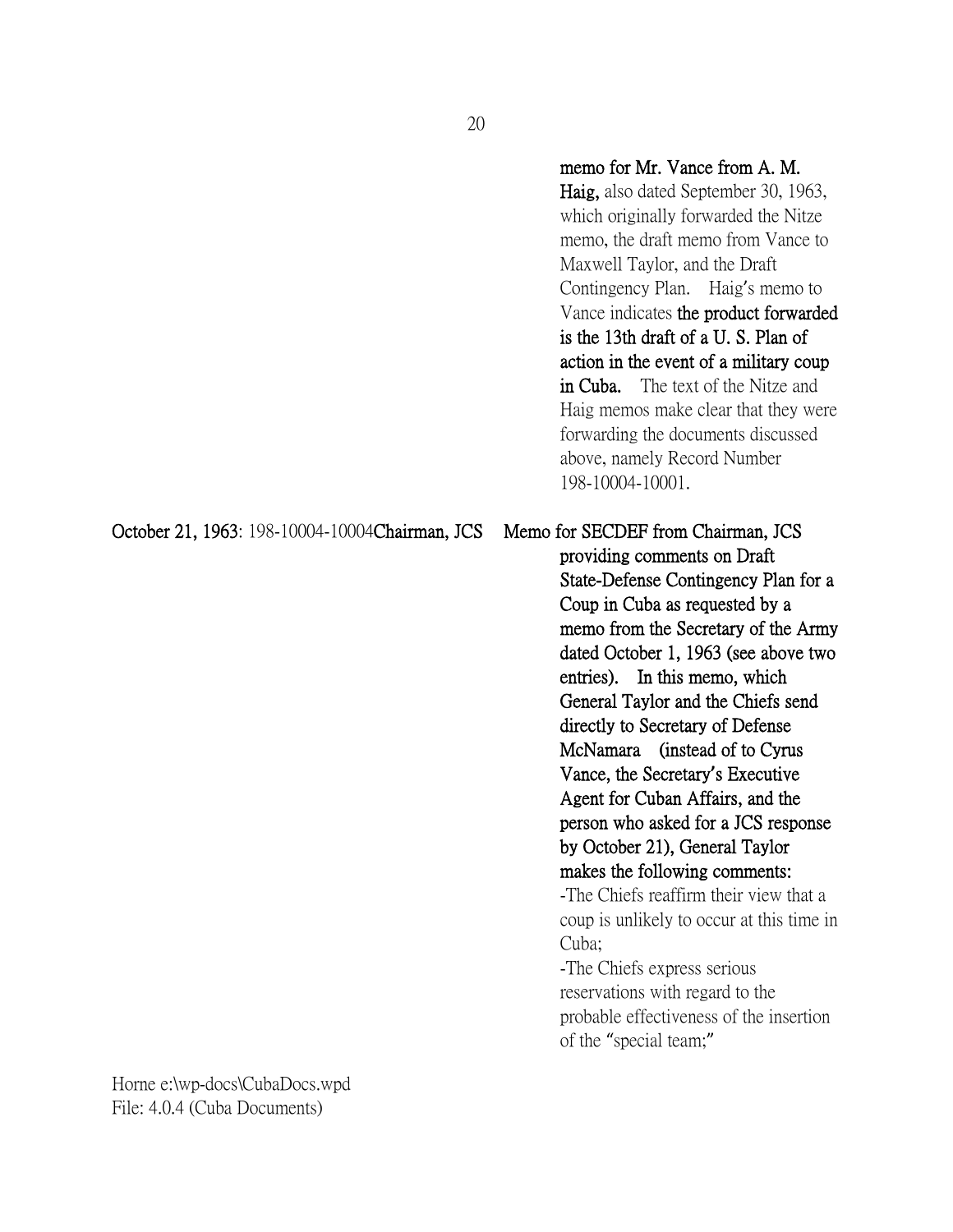-The Chiefs state that the U. S. would have a moral obligation to intervene (militarily) in Cuba irrespective of the report of the "special team;" -The Chiefs support the view in the draft paper that the U.S. would commence to position forces to implement OPLANS 312 and 316 as soon as the decision is made to introduce the "special team" into Cuba, noting that this provision would reduce reaction time required for overt military support after a Presidential decision is made to intervene; -Conclusion: while holding reservations, the Chiefs conclude the 13th draft of the Contingency Plan is "militarily feasible." (Note: A bold line is scratched diagonally across the front page of the two-page memo--could this mean that it was not sent to McNamara, even though date stamped? See Record Number 202-10002-10116, dated Dec 4, 1963, below). Nov 23, 1963: 202-10002-10084 JCS DCOS-OPS Memo from Major General Unger to Chairman, Joint Chiefs of Staff the day after President Kennedy's assassination provides a list of briefing items for President Johnson, as follows: -JCS Emergency Action Procedures (EAP) and Continuity of Operations of the Organization of Joint Chiefs of Staff (COOP-OJCS); -Single Integrated Operational Plan (SIOP);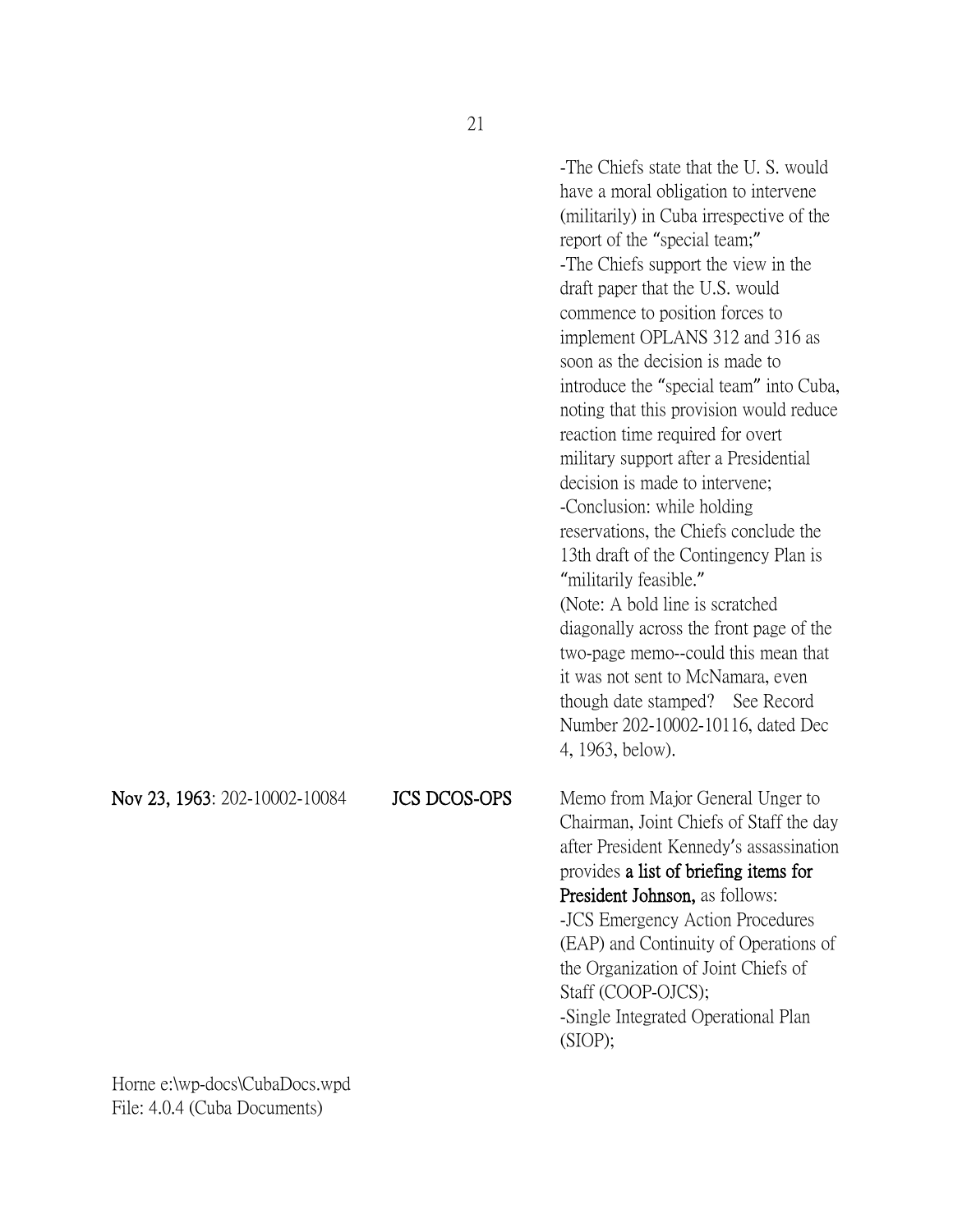-Access to Berlin; -U. S. Contingency Plans for Operations in Cuba and Rules of Engagement for U. S. Forces in the Cuban Area.

Dec 4, 1963: 202-10002-10116 JCS JCS JCS 2304/205-2, Draft State-Defense Plan for a Coup in Cuba. This document circulates two documents for information: -Memo for SECDEF from Cyrus Vance, Subj: "A Contingency Plan for a Coup in Cuba," dated 30 November 1963, which states the JCS find the Contingency Plan militarily feasible, and requests formal DOD approval of the plan from McNamara so that detailed planning within the government can commence; -Memo for U.Alexis Johnson (State) from Cyrus Vance, Subj: "A Contingency Plan for a Coup in Cuba," dated 30 November 1963, which states the JCS consider the plan militarily

feasible, and requests that Johnson obtain the formal approval of Secretary of State Dean Rusk and DCI John McCone.

# The Vance memo to SECDEF summarizes the Chiefs**'** principal criticisms expressed in the Taylor letter to SECDEF of October 21, 1963.

The existing version of the Contingency Plan is appended to the memo from Vance to Johnson in JCS 2304/205-2, for reading purposes of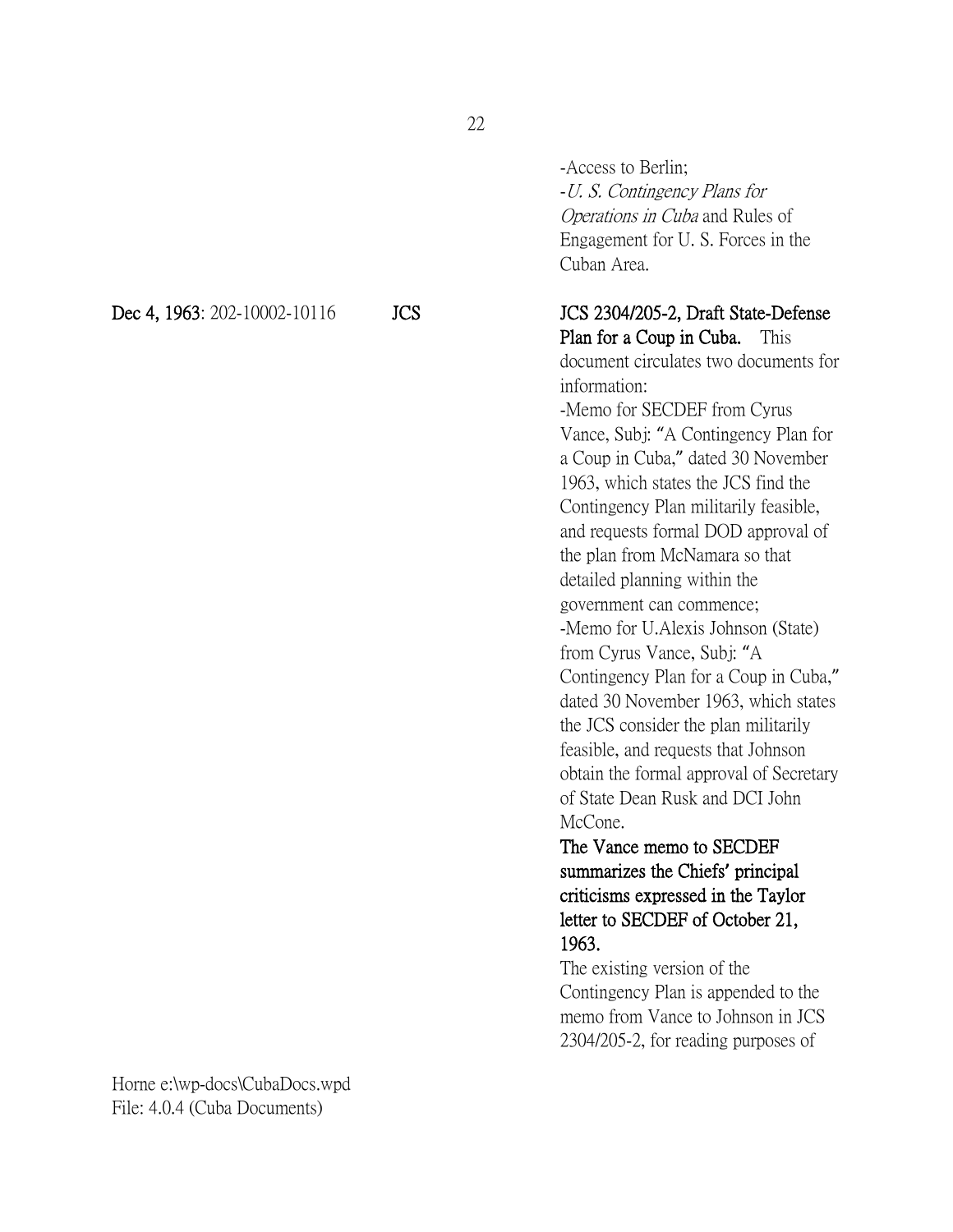|  | Dec 11, 1963: 198-10004-10011 |
|--|-------------------------------|
|  |                               |

those on the distribution list.

Army This memo from Colonel Albro, Director of Foreign Intelligence (ACSI-CX), to Mr. Joseph Califano, Subj: Training of Cuban Refugees in Nicaragua, forwards 4 separate documents related to the subject matter, as follows: -DA Form 586, dated Nov 1, 1963; -Memo for the Record (Army), undated, about events of November 19, 1963; -Memo from Brigadier General Charles Denholm, Acting ACOS for Intelligence (Army), to Mr. Joseph Califano, dated Nov 19, 1963; -Undated Memo for the Record written by Dorothe K. Matlack, Chief, Exploitation Section. The basic memo of December 11, 1963 contains the following information:

# -Various anti-Castro Cuban leaders were reported by the press in Nicaragua to be visiting Nicaragua in July and August, 1963;

-Following investigation at the request of the CIA, Army intelligence in Nicaragua reported, in response to a query, that there was "no indication" that retired Army Chief of Mission (for Nicaragua) Colonel Thomas McPhail--visiting Nicaragua at the time--was in any way involved in the training of Cuban refugees in Nicaragua;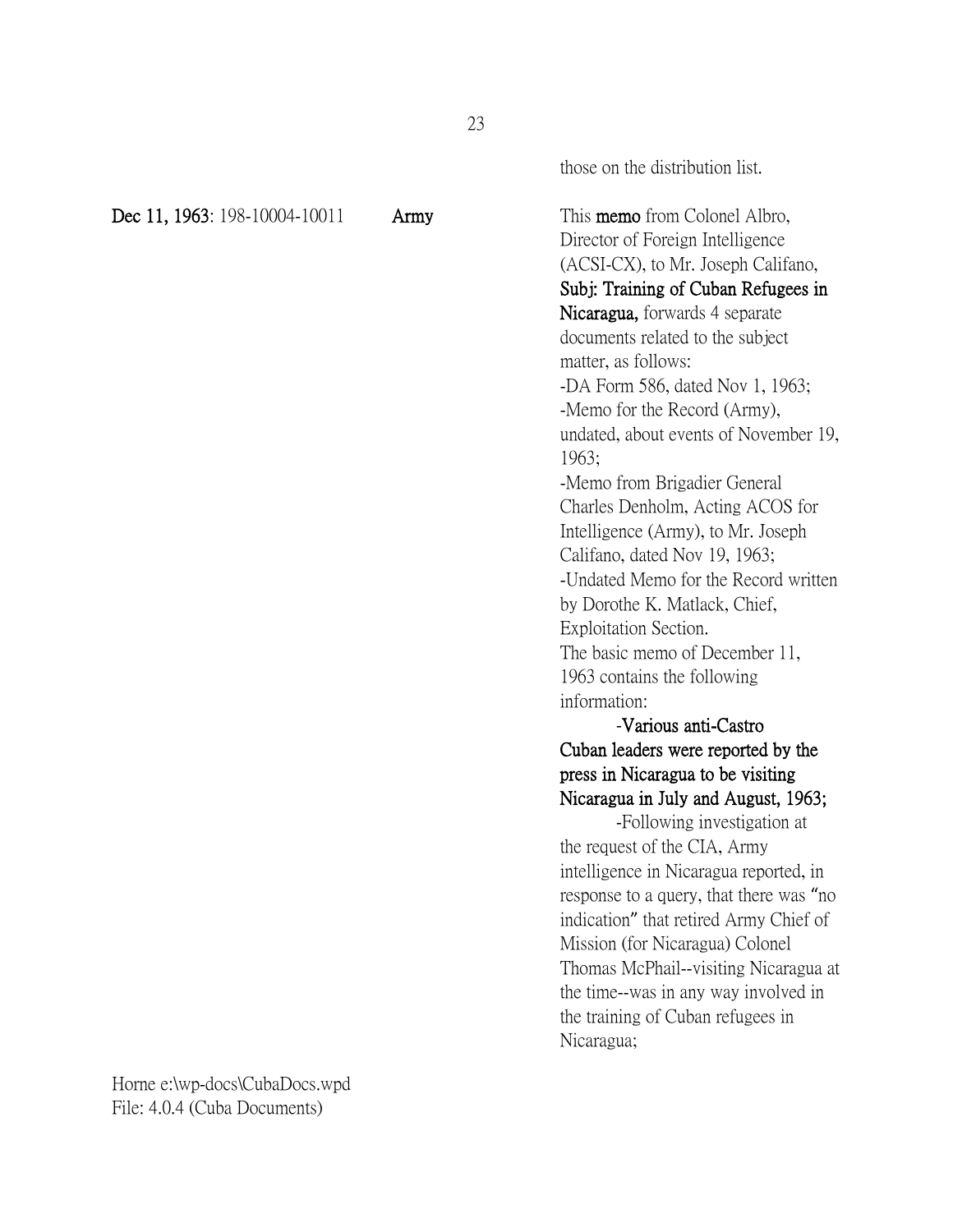-An Army intelligence report of Nov 1, 1963 (attached) indicated that anti-Castro leader Manuel Artime had been personally attempting to get former members of the Bay of Pigs Brigade, who were now members of the Cuban Inductee Program *(i.e.*, in the U.S. Army), to resign form the U. S. Army and go with him to a revolutionary training camp in Nicaragua;

-Para 5 states: **"**Mr. Robert Kennedy did confer on 17 Nov 63 with Manuel ARTIME Buesa, Roberto SAN ROMAN aka Roberto Perez SAN ROMAN, Jose SAN ROMAN aka Jose Perez SAN ROMAN, and Enrique Jose RUIZ William Alfert. They were scheduled to met with Mr. Robert Kennedy on either 21 or 22 November 1963.**"**

### Dec 19, 1963: 202-10002-10010 Earle Wheeler Memorandum for the Record about Meeting

with the President on Cuba, 1100 hrs, 19 Dec 1963. The memorandum is selectively quoted as follows: -LBJ was most interested in pursuing economic denial actions against Cuba; -Desmond Fitzgerald of the CIA stated in response to questioning that "exploitation of Cuban military disaffection is a long term undertaking. While there are disaffected Cuban

military men in important posts, they have not, to date, made any contacts with each other nor formed any sort of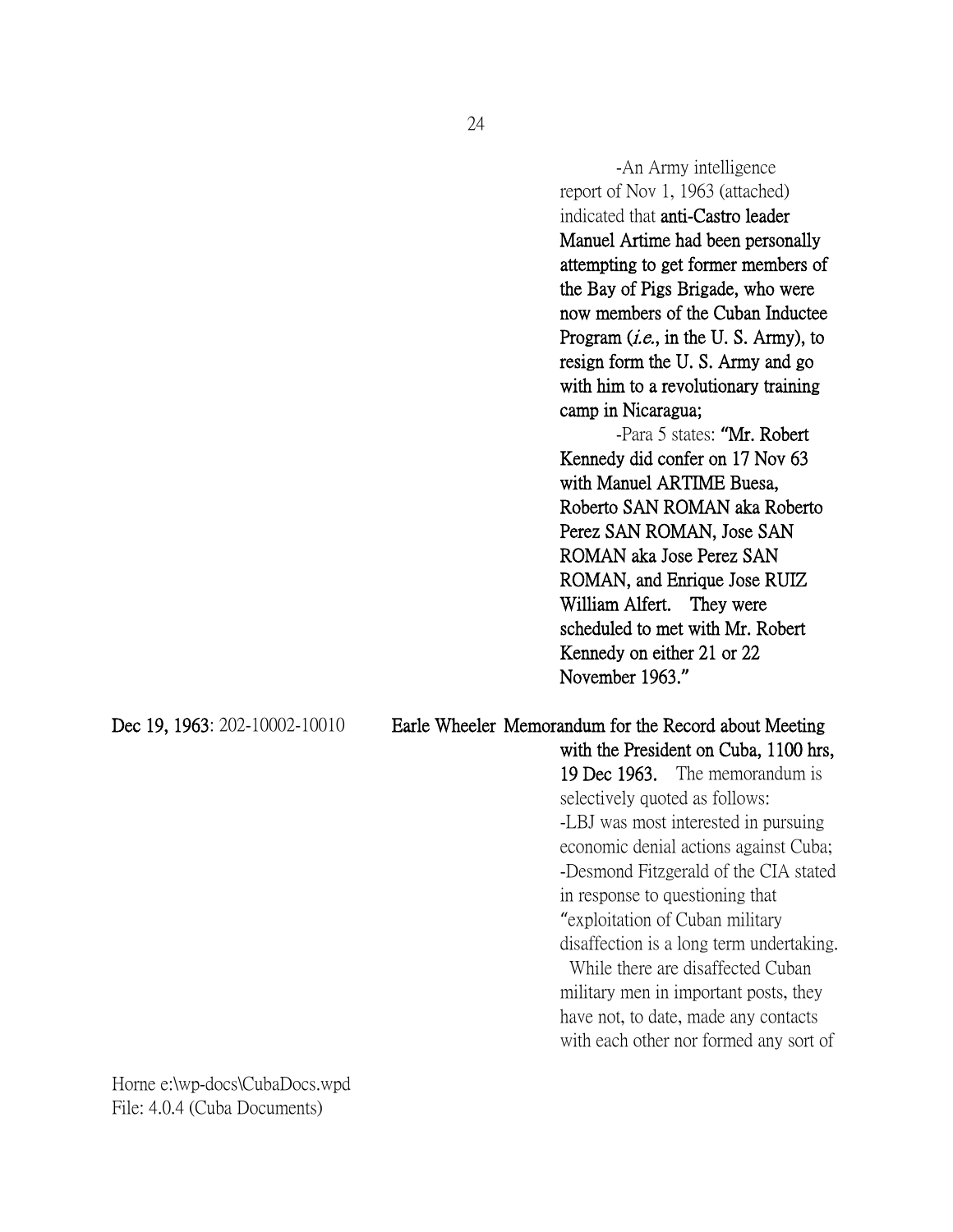|                              |                | group;"<br>-"During the discussion on sabotage<br>and harrassment, the President<br>expressed his reluctance to undertake<br>high risk actions at this time for two<br>reasons:"<br>-attempts to work with<br>OAS against Cuba might be<br>jeopardized;<br>-Soviets are watching<br>closely, and high risk violent actions<br>might influence unfavorably the<br>success of our efforts to achieve<br>further reductions in Soviet military<br>personnel in Cuba. |                                                                                                                                                  |
|------------------------------|----------------|-------------------------------------------------------------------------------------------------------------------------------------------------------------------------------------------------------------------------------------------------------------------------------------------------------------------------------------------------------------------------------------------------------------------------------------------------------------------|--------------------------------------------------------------------------------------------------------------------------------------------------|
| Dec 26, 1963: 202-1098-10086 | Maxwell Taylor | Memo for General Clifton forwards<br>an agenda (submitted at the<br>President's request) for the<br>JCS meeting with the<br>President scheduled for Dec<br>30, 1963.<br>items appear<br>to be administrative issues $(i.e.,$                                                                                                                                                                                                                                      | The agenda<br>budetar<br>y and<br>procure<br>ment<br>matters<br>), rather<br>than<br>policy<br>discussi<br>ons or<br>military<br>conting<br>ency |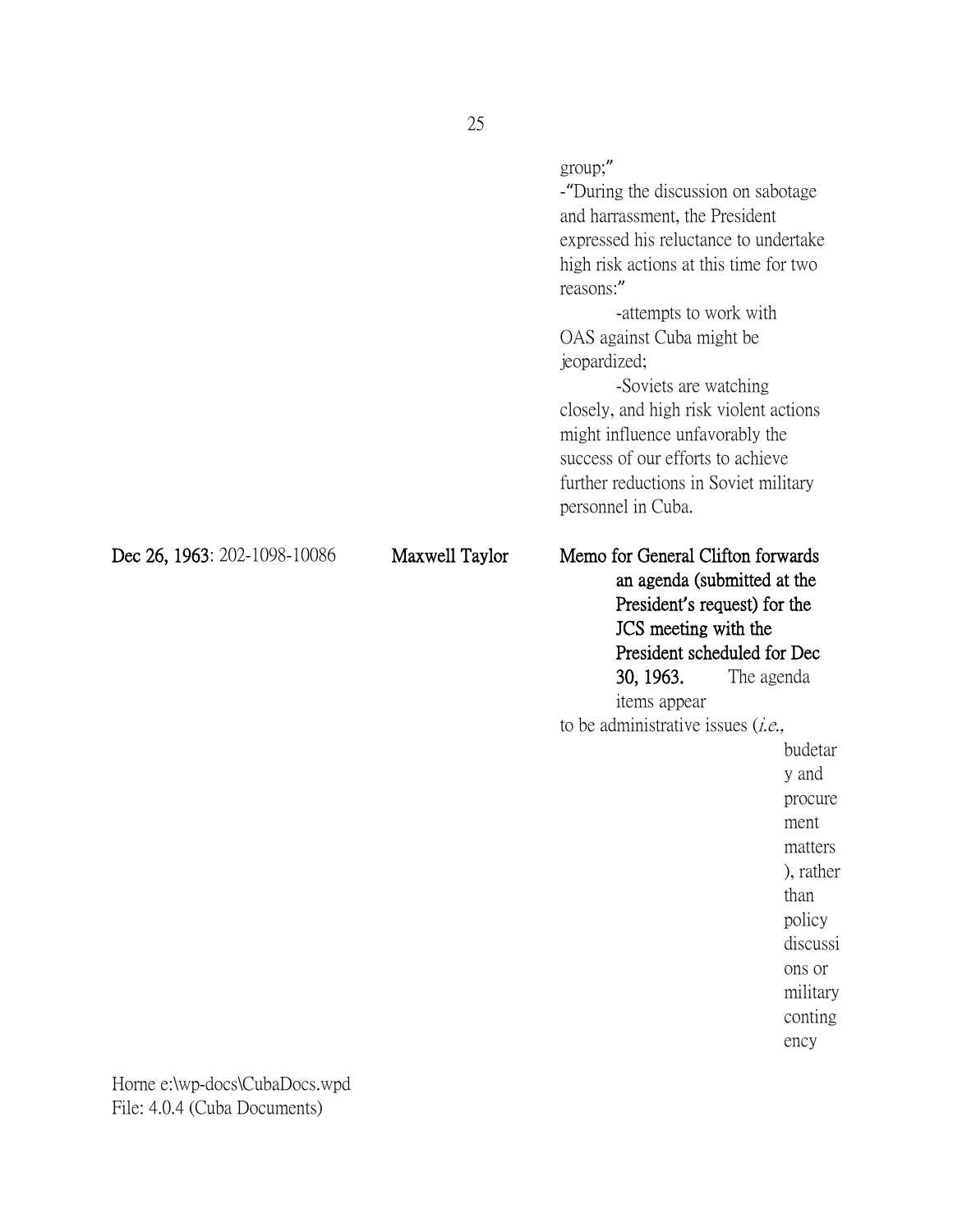Jan 31, 1964: 202-10002-10117 JCS Memo to SECDEF from JCS, Subj: A

discussi ons.

Contingency Plan for a Coup in Cuba, which forwards a memo of the same date from JCS to CINCLANT directing him to develop a separate contingency plan to support a coup in Cuba within the context of conditions in an attached proposal developed jointly by State, DOD, and CIA. Highlights of the proposal are: -ideal scenario is for coup leaders, with prior knowledge and concurrence of CIA, to establish a provisional government and request U.S. assistance; -if U.S. had prior knowledge of coup,

up to 48 hours would be required to insert a joint (CIA, State, and DOD) "special team" into Cuba to evaluate situation and make recommendation as to U.S. action;

-U.S. intervention would be based on either a pre-arranged call for help from the Provisional government, or an unexpected call for help from insurrectionists after a coup had started without U.S. concurrence;

-coup should appear to have some chance of success to merit U.S. support;

-*"*U.S. does not contemplate either a premeditated full scale invasion of Cuba (except in the case of Soviet intervention or the reintroduction of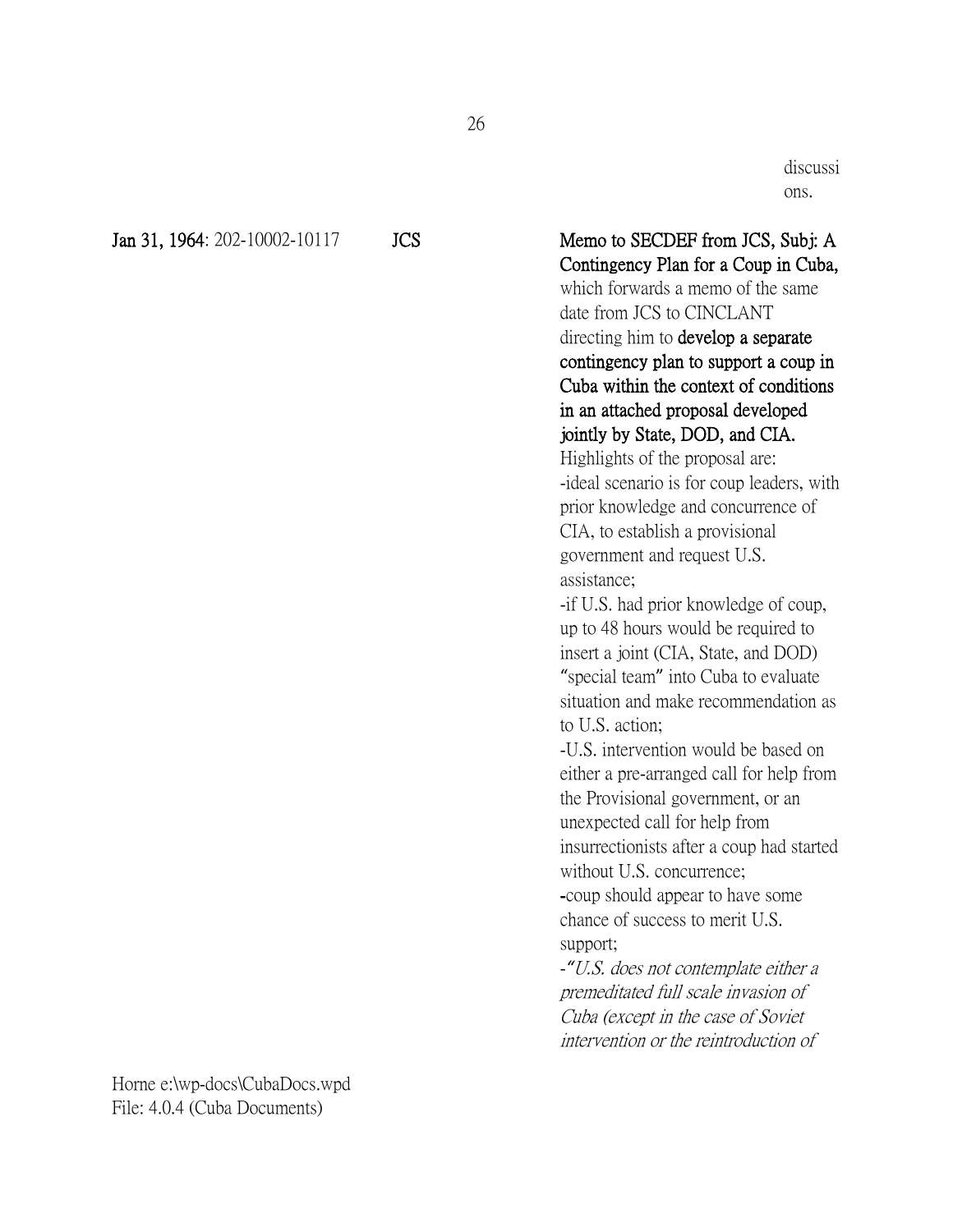offensive weapons) or the contrivance of a provocation which could be used as a pretext for such action;*"*

-if Soviet military forces take any action to quell a coup, the U.S. would immediately implement OPLANs 312 (air strike) and 316 (full scale invasion);

-U.S. forces would begin moving logistically into position to enforce a blockade, and to implement OPLANs 312 and 316 upon insertion of the "special team" to evaluate the coup in Cuba;

-upon agreement of the President, instruct the coup leaders to declare a provisional govt, and request U.S. and OAS assistance to provide justification for a blockade;

-blockade designed to discourage Soviet action inside Cuba, and immobilize Cuban Navy and Air Force;

-U. S. will selectively implement portions or all of OPLANs 312 and 316 as required to ensure success of the coup.

-A copy of Cyrus R. Vance**'**s Dec 30, 1963 letter to the Chairman, JCS is enclosed at the end of the document; this letter forwards the final, approved version of **"**A Contingency Plan for a Coup in Cuba**"** (developed jointly by representatives of State and Defense, in coordination with the CIA, and approved by the Secretaries of State and Defense, and by the DCI ) to the